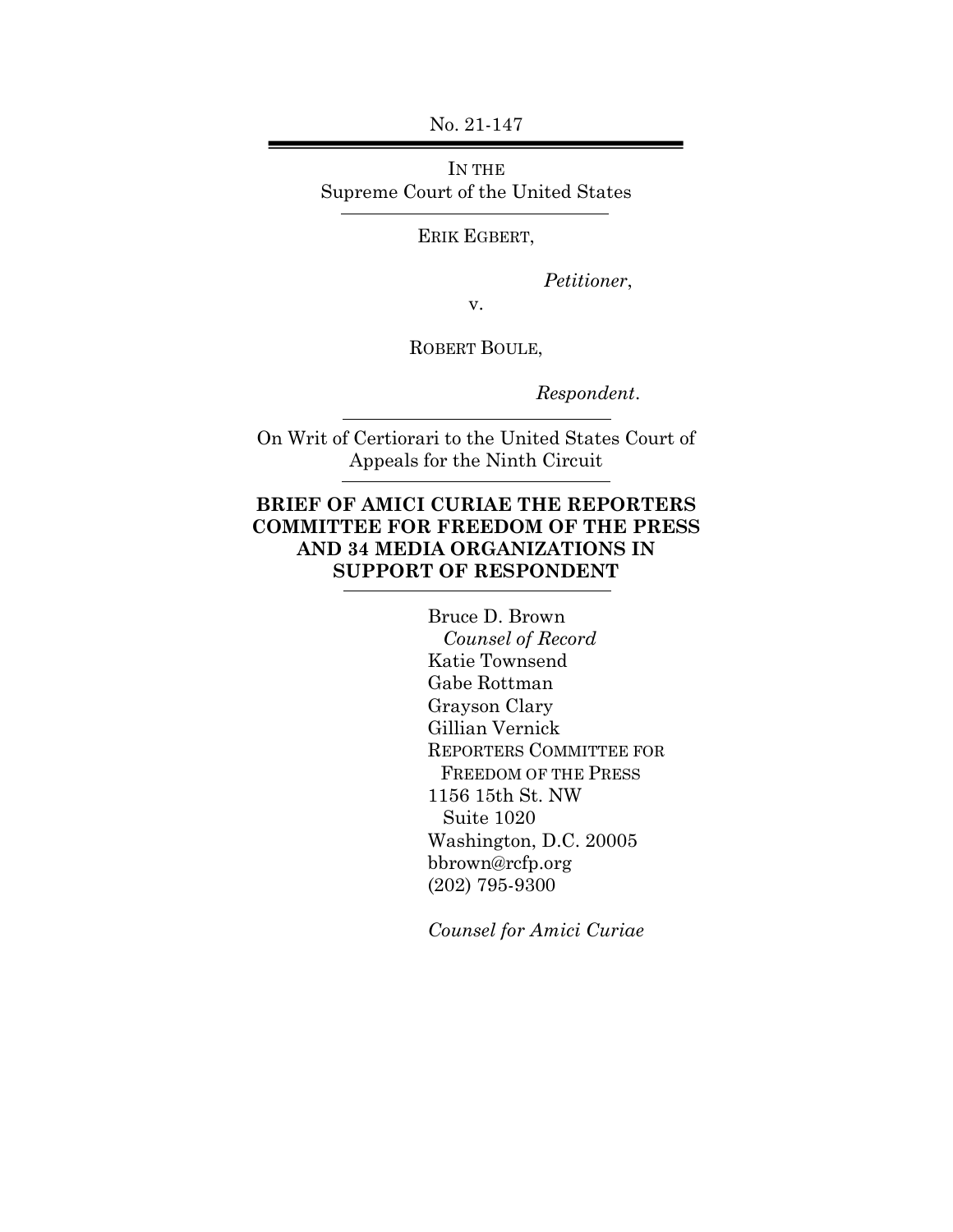## **TABLE OF CONTENTS**

| I. The press is a tempting target for federal<br>officials seeking to retaliate against                                                        |  |
|------------------------------------------------------------------------------------------------------------------------------------------------|--|
| II. When federal officials retaliate against the<br>press, the choice of remedy is often—as in<br><i>Bivens</i> itself—"damages or nothing."10 |  |
| III. When federal officials retaliate against the<br>press, no special factors uniformly counsel<br>hesitation in all imaginable cases.  13    |  |
|                                                                                                                                                |  |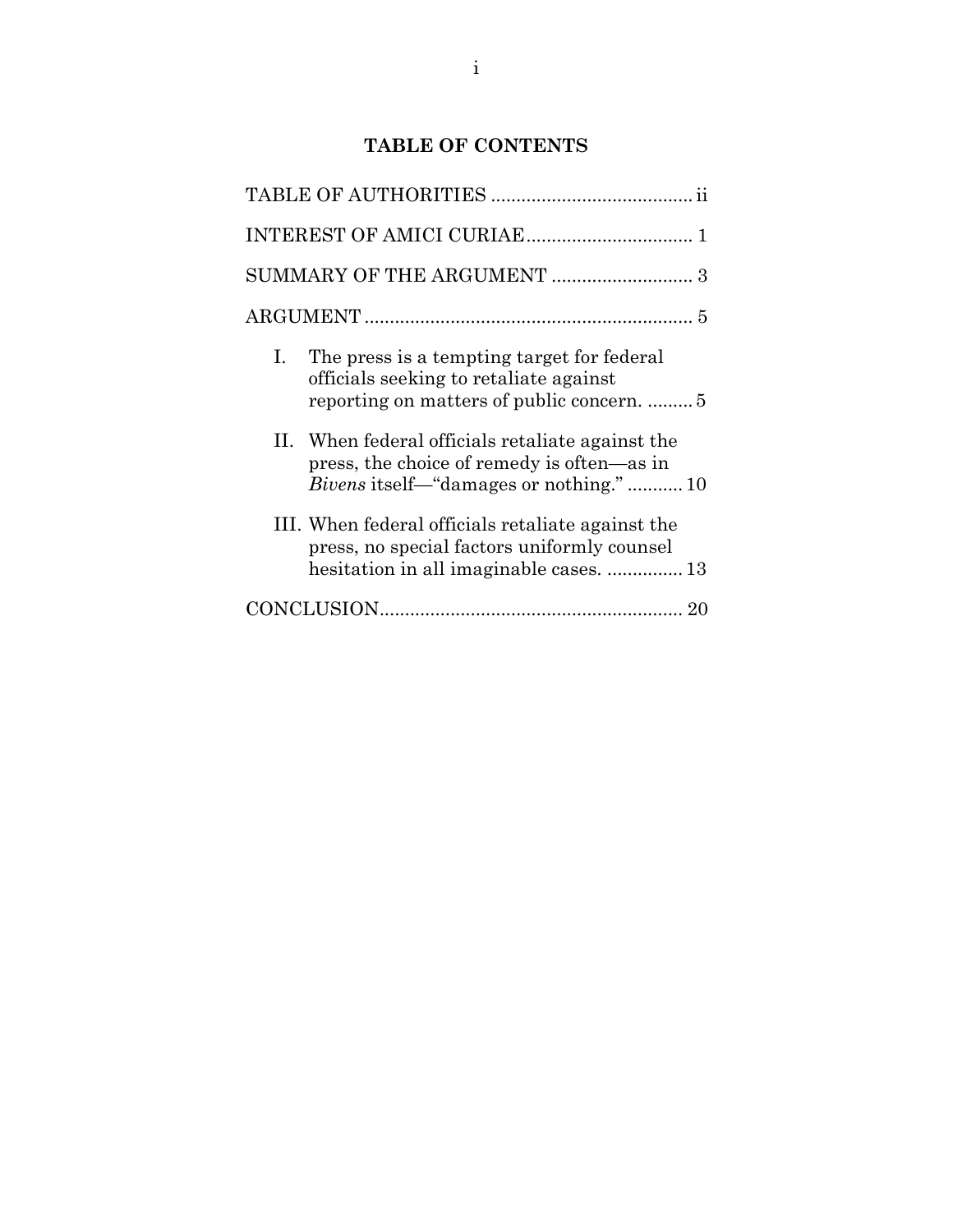#### **TABLE OF AUTHORITIES**

# **Cases** *Ams. for Prosperity Found. v. Bonta*, 141 S. Ct. 2373 (2021).............................................20 *Berlin Democratic Club v. Rumsfeld*, 410 F. Supp. 144 (D.D.C. 1976) ...................9, 10, 15 *Bivens v. Six Unknown Named Agents of Fed. Bureau of Narcotics*, 403 U.S. 388 (1971).............................................3, 13 *Bridges v. California*, 314 U.S. 252 (1941)................................................. 11 *Butler v. United States*, 365 F. Supp. 1035 (D. Haw. 1973)........................... 3 *Butterworth v. Smith*, 494 U.S. 624 (1990)................................................... 5 *Carlson v. Green*, 446 U.S. 14 (1980)................................................... 12 *Dellums v. Powell*, 566 F.2d 167 (D.C. Cir. 1977) ........................ *passim Edwards v. South Carolina*, 372 U.S. 229 (1963)................................................. 15 *Egbert v. Boule*, 142 S. Ct. 457 (2021)...............................................18 *FDIC v. Meyer*, 510 U.S. 471 (1994)................................................. 11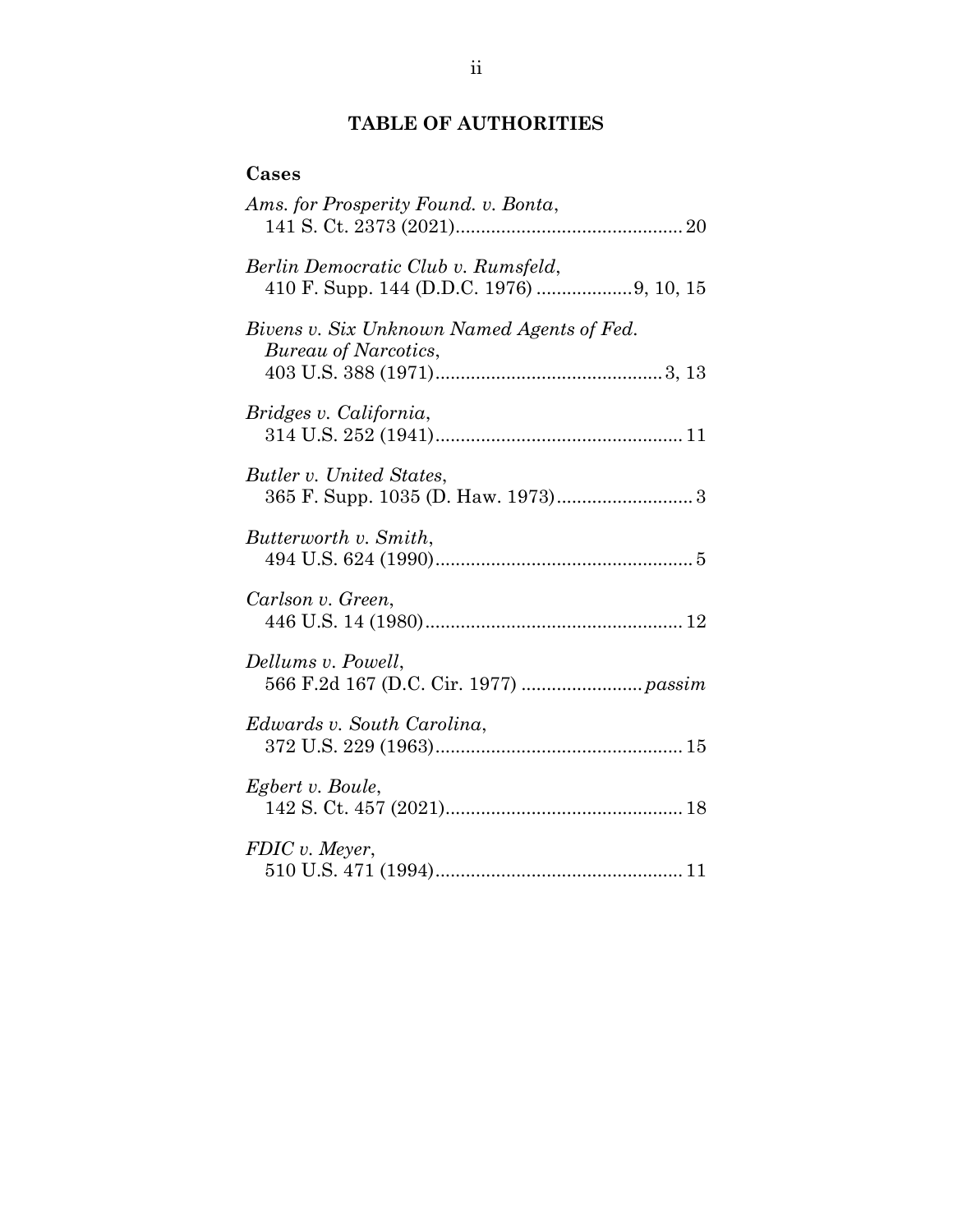| First Nat'l Bank of Bos. v. Bellotti,                                                                      |
|------------------------------------------------------------------------------------------------------------|
| Gibson v. United States,<br>781 F.2d 1334 (9th Cir. 1986) 3, 16, 17                                        |
| <i>Hartley v. Wilfert,</i><br>918 F. Supp. 2d 45 (D.D.C. 2013)  15, 16                                     |
| Hartman v. Moore,                                                                                          |
| Haynesworth v. Miller,<br>820 F.2d 1245 (D.C. Cir. 1987),<br>abrogated on other grounds, Hartman v. Moore, |
| Hernandez v. Mesa,                                                                                         |
| Index Newspapers LLC v. City of Portland,<br>480 F. Supp. 3d 1120 (D. Or. 2020)  8, 9                      |
| Index Newspapers LLC v. U.S. Marshals Serv.,                                                               |
| Int'l News Serv. v. Associated Press,                                                                      |
| Leigh v. Salazar,                                                                                          |
| Loumiet v. United States,                                                                                  |
| Lozman v. City of Riviera Beach,                                                                           |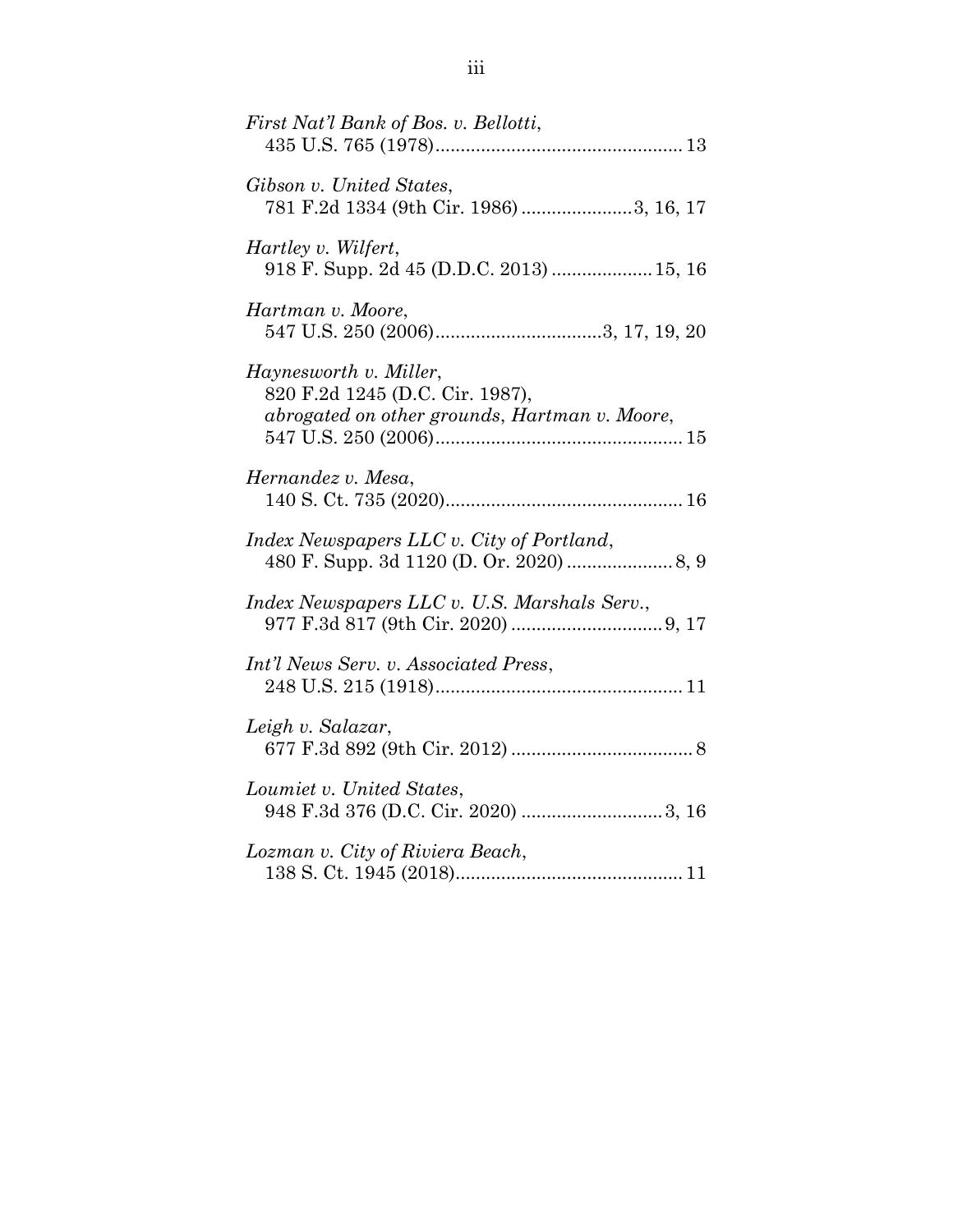| Mendocino Env't Ctr. v. Mendocino Cty.,                                                                                        |
|--------------------------------------------------------------------------------------------------------------------------------|
| Mills v. Alabama,                                                                                                              |
| Mitchell v. Forsyth,                                                                                                           |
| N.Y. Times Co. v. United States,                                                                                               |
| NAACP v. Button,                                                                                                               |
| Navab-Safavi v. Broad. Bd. of Governors,<br>650 F. Supp. 2d 40 (D.D.C. 2009),<br>aff'd sub nom., Navab-Safavi v. Glassman, 637 |
| Neb. Press Ass'n v. Stuart,                                                                                                    |
| Nieves v. Bartlett,                                                                                                            |
| Osborn v. Haley,                                                                                                               |
| Paton v. La Prade,                                                                                                             |
| Patterson v. United States,<br>999 F. Supp. 2d 300 (D.D.C. 2013) 9, 12, 15                                                     |
| Pinson v. U.S. Dep't of Justice,<br>246 F. Supp. 3d 211 (D.D.C. 2017)  16                                                      |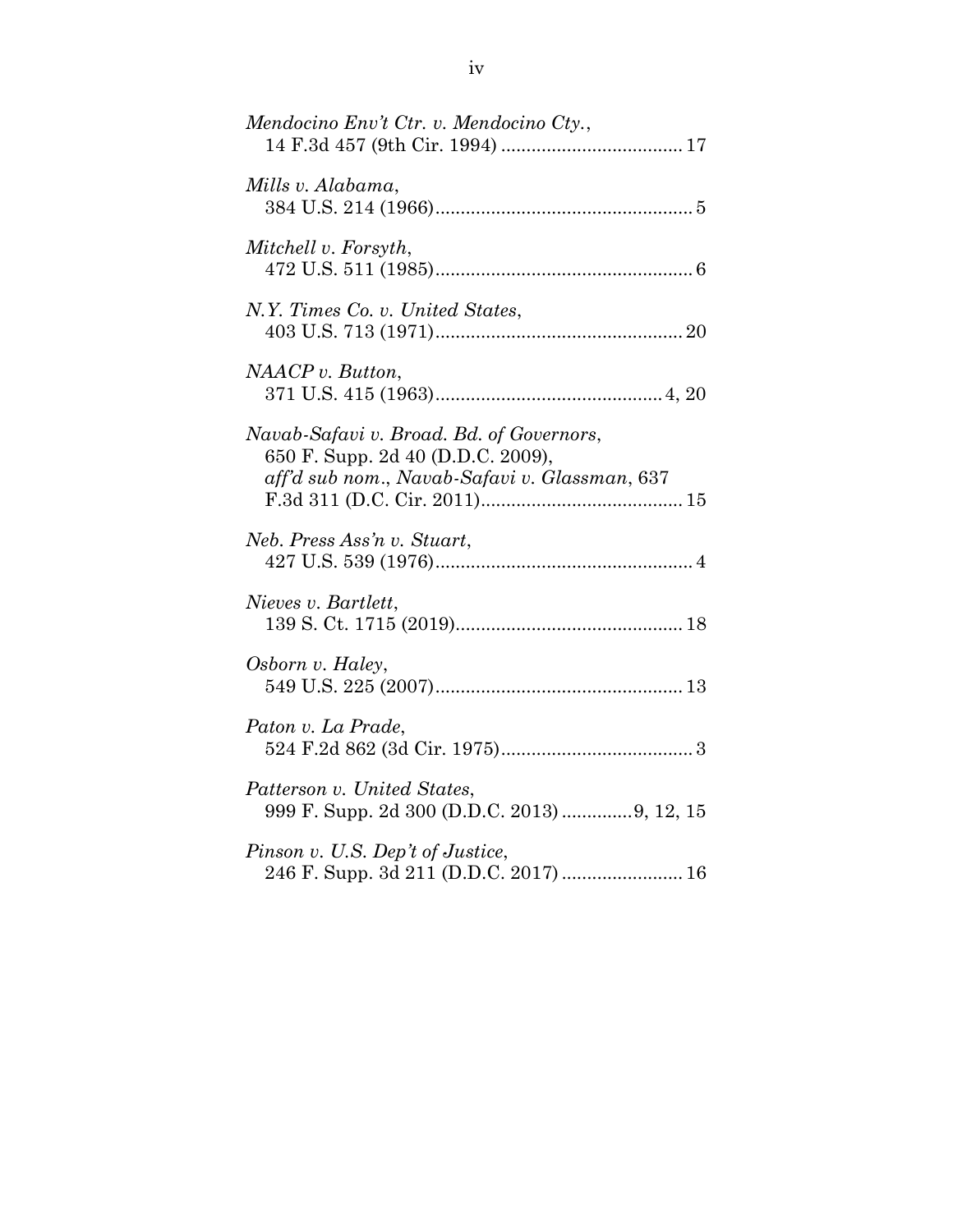| Pope v. Bond,                             |
|-------------------------------------------|
| Quraishi v. St. Charles Cty.,             |
| Reichle v. Howards,                       |
| Roman Cath. Diocese of Brooklyn v. Cuomo, |
| Thomas v. News World Commc'ns,            |
| Tobey v. Jones,                           |
| <i>Wilkie v. Robbins,</i>                 |
| Yiamouyiannis v. Chem. Abstracts Serv.,   |
| Ziglar v. Abbasi,                         |

## **Other Authorities**

| Amended Complaint,<br>$PENAm.$ Ctr., Inc. v. Trump, No. 1:18-cv-09433                            |  |
|--------------------------------------------------------------------------------------------------|--|
| Conrad Wilson, DHS Sent More Than 750 Federal<br>Officers, Spent Millions Responding to Portland |  |
| <i>Protests</i> , OPB (Apr. 22, 2021),                                                           |  |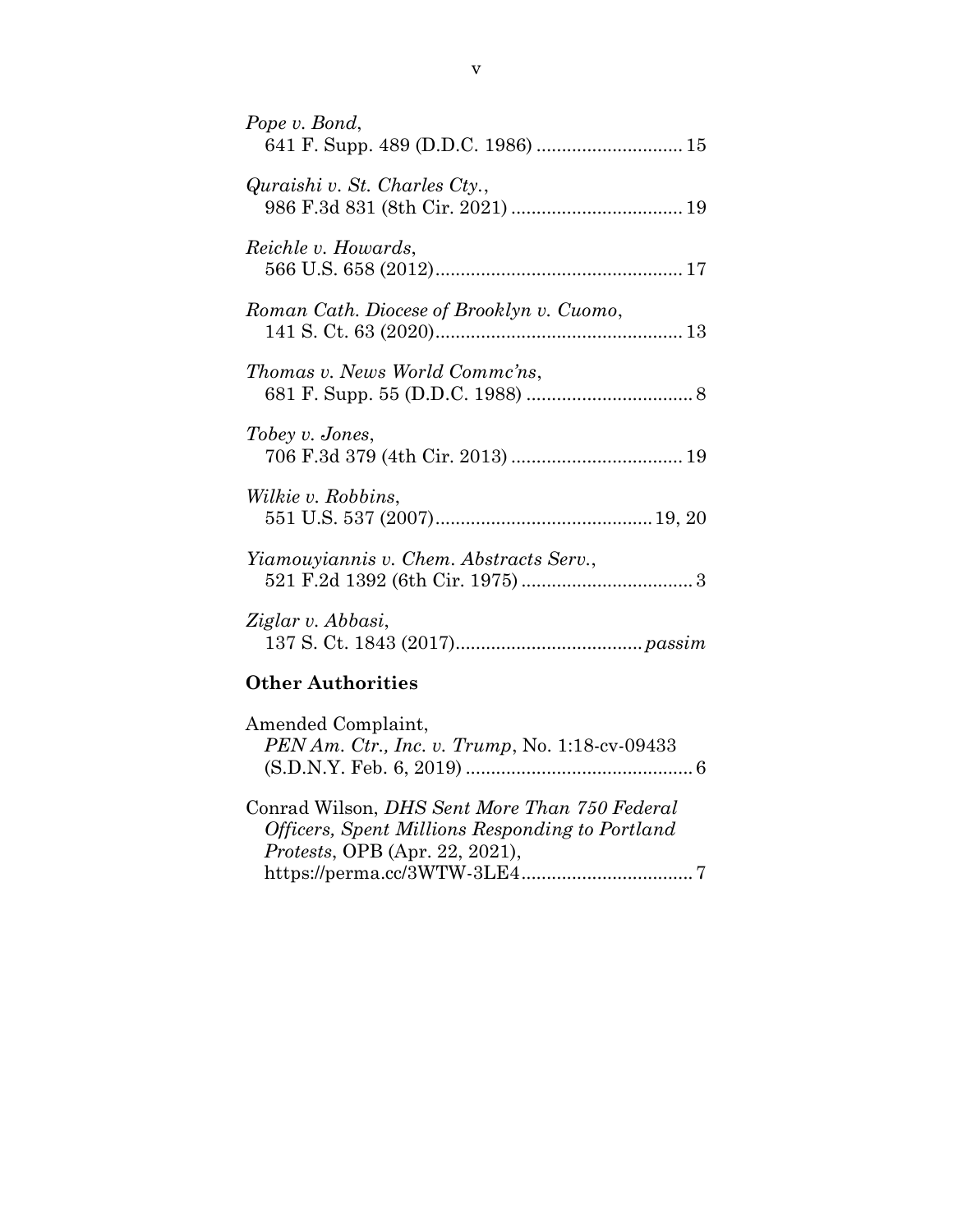| Geneva Sands, DHS Opens Investigations into<br><i>Intelligence Collection on Journalists, CNN (July</i><br>31, 2020,                                                                 |
|--------------------------------------------------------------------------------------------------------------------------------------------------------------------------------------|
| Jana Winter, CBP Launches Review of Secretive<br>Division that Targeted Journalists, Lawmakers,<br>and Other Americans, Yahoo! News (Dec. 31,<br>2021,                               |
| John S. Clayton, Note, <i>Policing the Press: Retaliatory</i><br>Arrests of Newsgatherers After Nieves v. Bartlett,<br>120 Colum. L. Rev. 2275 (2020) 11                             |
| PEN America, Press Freedom Under Fire in                                                                                                                                             |
| Press Release, Reps. Johnson, Raskin Introduce Bill<br>to Hold Federal Law Enforcement Officers<br>Accountable (June 15, 2020),<br>https://perma.cc/959H-5CHX  17, 18                |
| Rachel Abrams & Katie Robertson, Australia Asks<br>for Investigation After Police Attack 2 Journalists<br>in U.S., N.Y. Times (June 4, 2020),                                        |
|                                                                                                                                                                                      |
| S. Select Comm. to Study Governmental Operations<br>with Respect to Intel. Activities, Intelligence<br>Activities and the Rights of Americans, S. Rep. No.<br>94-755, bk. II (1976), |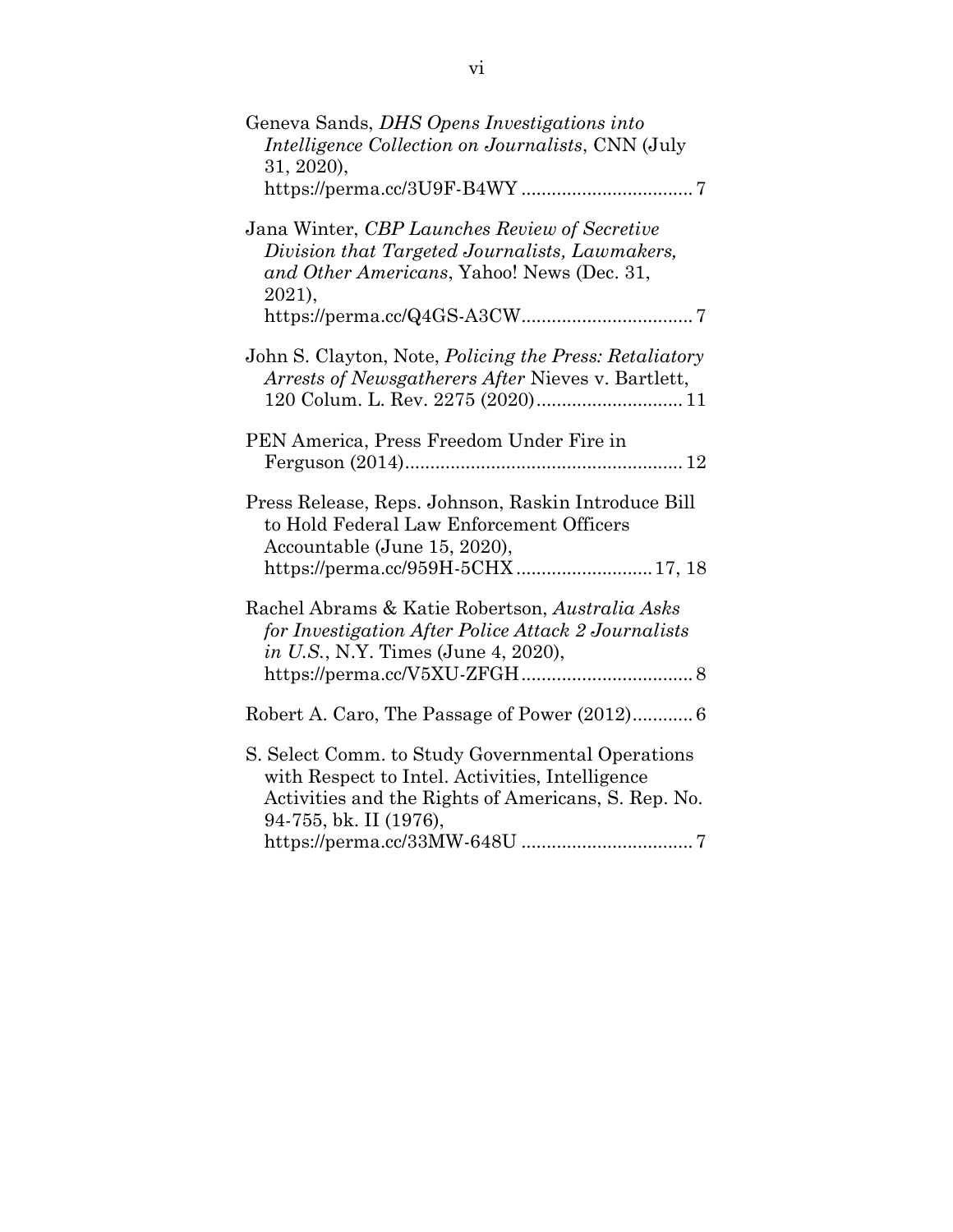| Sonja R. West, <i>Presidential Attacks on the Press</i> ,                                                                                           |
|-----------------------------------------------------------------------------------------------------------------------------------------------------|
| Statement of Interest of the United States,<br>Garcia v. Montgomery Cty., No. 8:12-cv-03592 (D.<br>Md. Mar. 4, 2013), https://perma.cc/V4CC-G8BB 12 |
| The U.S. Park Police Attack on Peaceful Protesters at<br>Lafayette Square: Oversight Hearing Before the H.                                          |
| Walter Pincus & George Lardner, Jr., Nixon Hoped<br>Antitrust Threat Would Sway Network Coverage,<br>Wash. Post (Dec. 1, 1997),                     |

|--|--|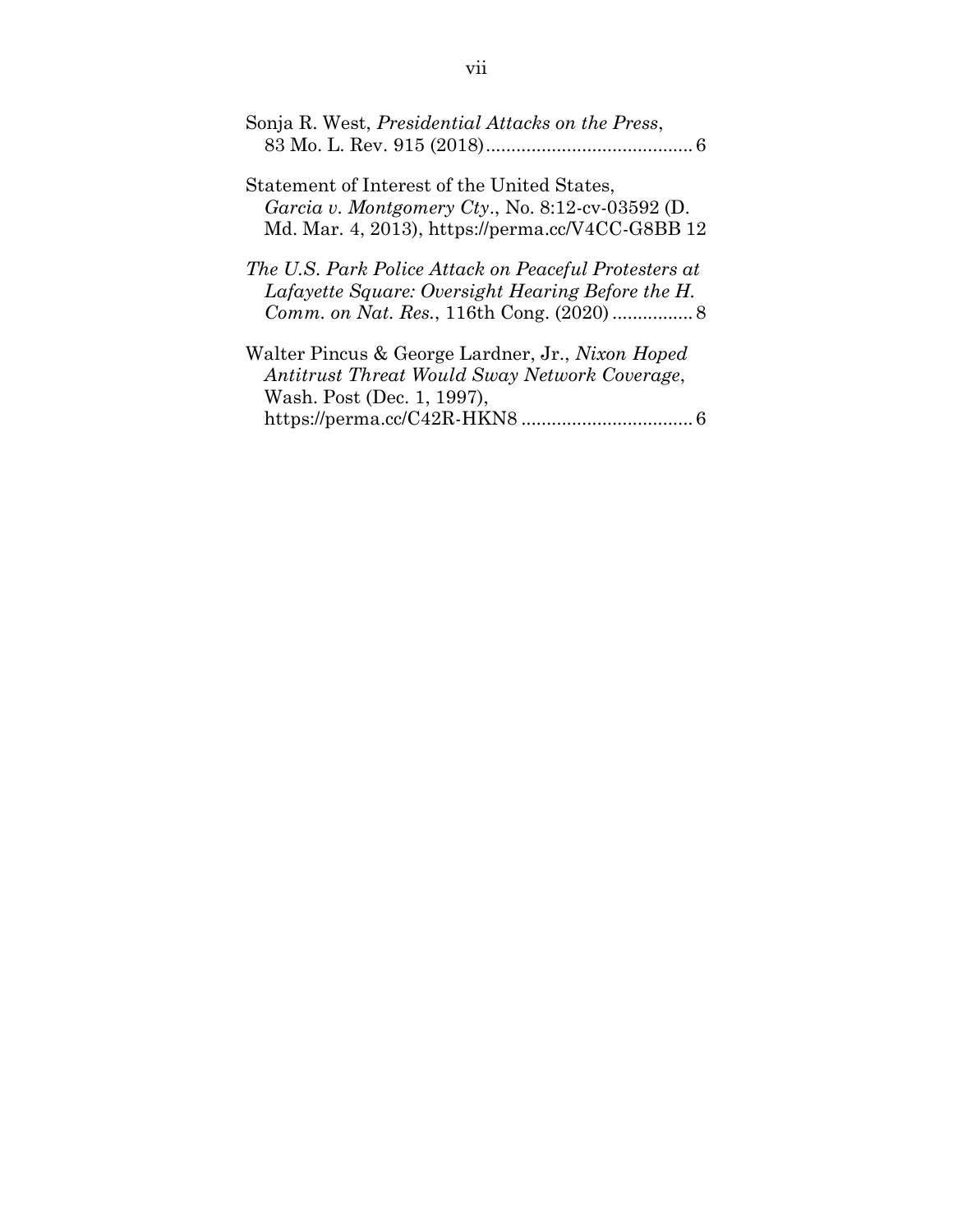#### **INTEREST OF AMICI CURIAE<sup>1</sup>**

Amici are the Reporters Committee for Freedom of the Press; the Associated Press; the Atlantic Monthly Group LLC; Boston Globe Media Partners, LLC; Cable News Network, Inc.; California News Publishers Association; the Center for Investigative Reporting (d/b/a Reveal); Committee to Protect Journalists; Dow Jones & Company, Inc.; the E.W. Scripps Company; First Amendment Coalition, First Look Institute, Inc., publisher of *The Intercept*; Freedom of the Press Foundation; Gannett Co., Inc.; Investigative Reporting Workshop at American University; Knight First Amendment Institute at Columbia University; Los Angeles Times Communications LLC; the Media Institute; Mother Jones; MPA – The Association of Magazine Media; National Association of Black Journalists; National Newspaper Association; National Press Photographers Association; New England First Amendment Coalition; the New York Times Company; the News Leaders Association; News Media Alliance; Online News Association; the Philadelphia Inquirer; ProPublica; Radio Television Digital News Association; the Seattle Times Company; Society of Environmental Journalists; Society of Professional Journalists; and TIME USA, LLC.

<sup>1</sup> Pursuant to Supreme Court Rule 37, counsel for amici curiae state that no party's counsel authored this brief in whole or in part; no party or party's counsel made a monetary contribution intended to fund the preparation or submission of this brief; no person other than the amici curiae, their members or their counsel made a monetary contribution intended to fund the preparation or submission of this brief; and counsel of record for all parties have provided written consent to the filing of the brief.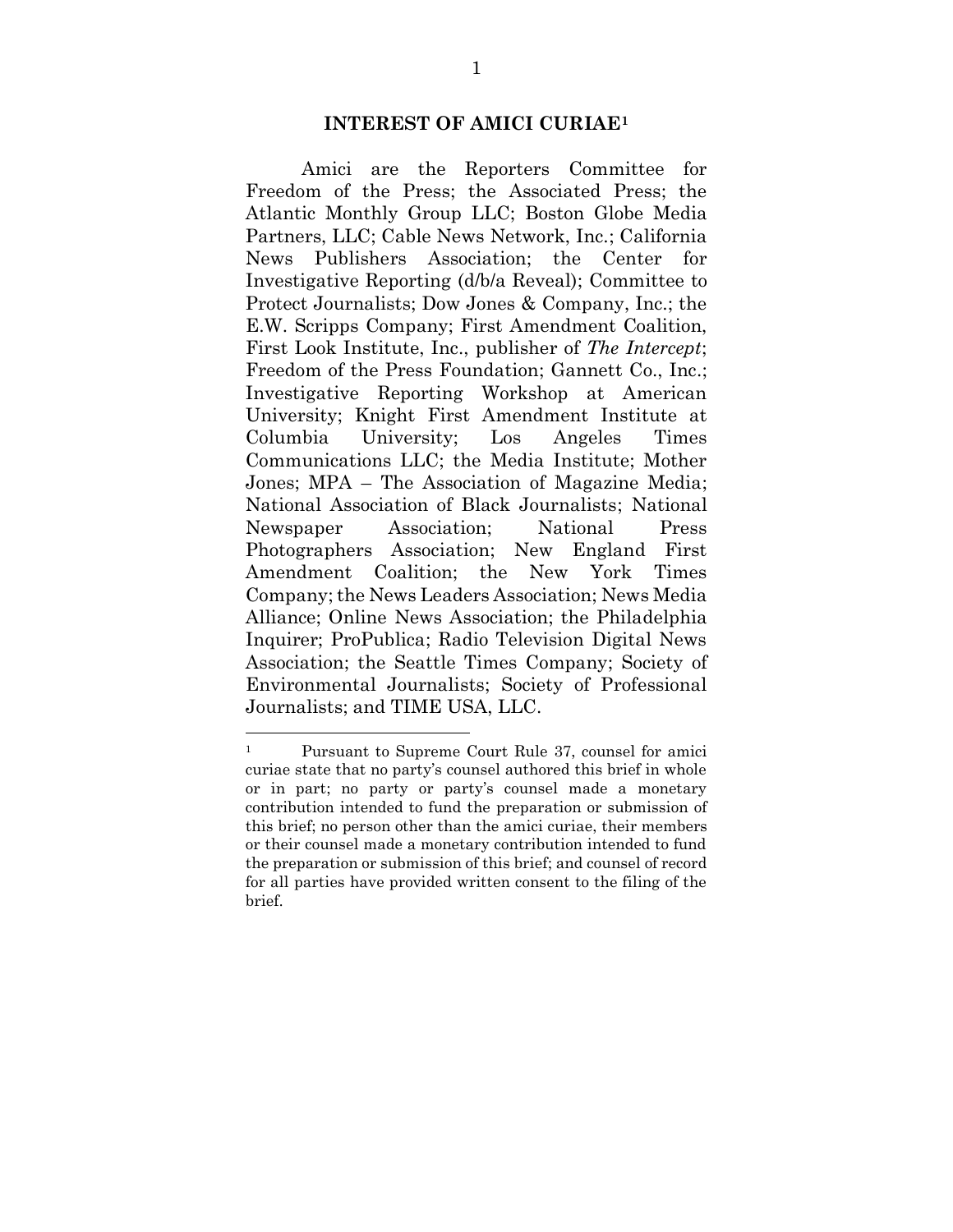As organizations dedicated to protecting the First Amendment interests of journalists, amici have a pressing interest in ensuring that effective remedies are available when federal officials retaliate against reporters engaged in lawful newsgathering.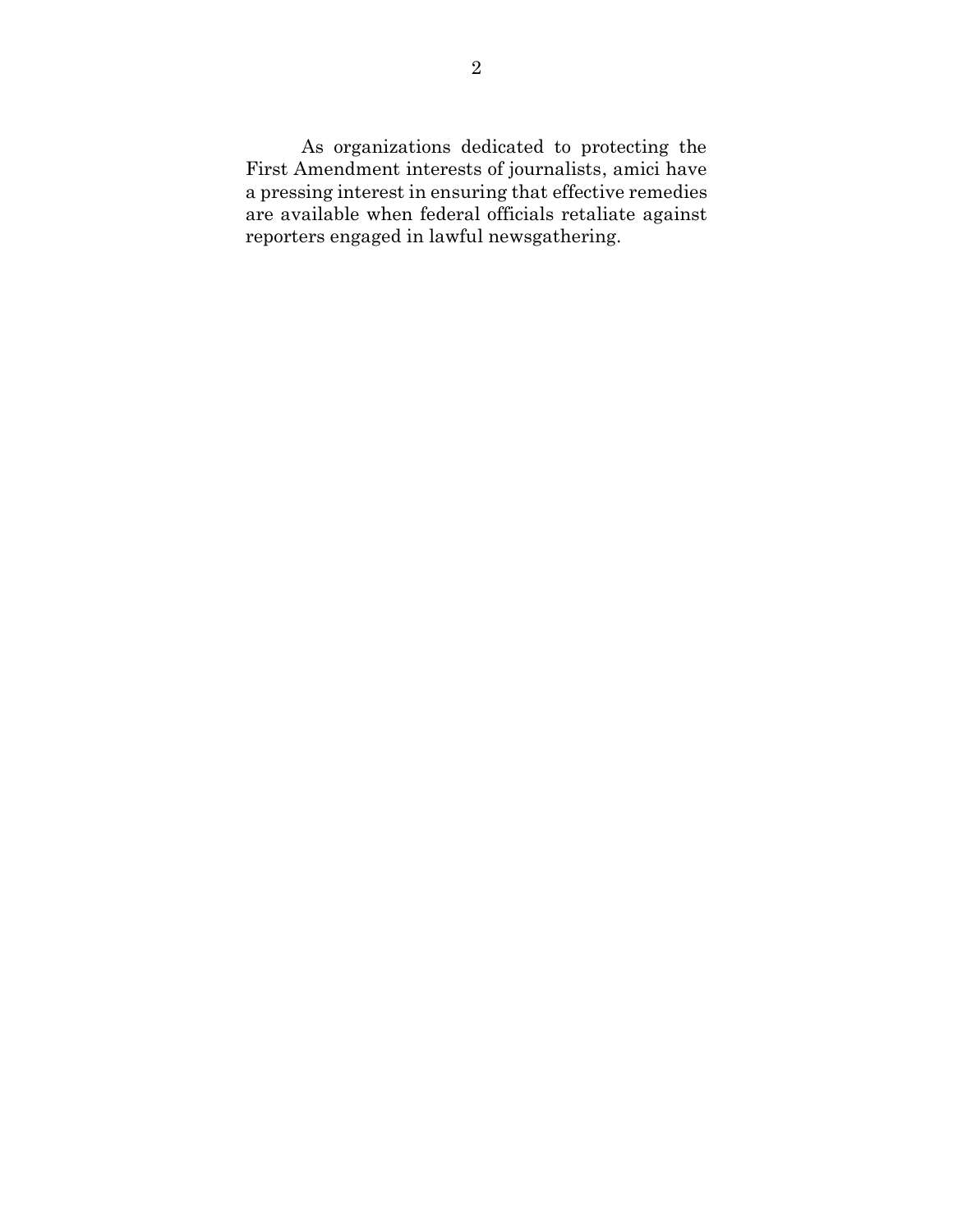#### **SUMMARY OF THE ARGUMENT**

Since 1971, this Court has recognized a damages remedy when federal officials violate the Constitution's "search-and-seizure" guarantees in the "common and recurrent sphere of law enforcement." *Ziglar v. Abbasi*, 137 S. Ct. 1843, 1856–57 (2017) (citing *Bivens v. Six Unknown Named Agents of Fed. Bureau of Narcotics*, 403 U.S. 388 (1971)). And for just as long, the federal courts have recognized "that the irresistible logic of *Bivens* leads to the conclusion that damages are recoverable in a federal action under the Constitution for violations of First Amendment rights" as well. *Butler v. United States*, 365 F. Supp. 1035, 1039 (D. Haw. 1973). <sup>2</sup> After all, "[w]here the occasion for exercising First Amendment rights has passed," *id.* at 1040, the choice of remedy will often be—as in the classic *Bivens* fact pattern either "damages or nothing," *Bivens*, 403 U.S. at 410 (Harlan, J., concurring in the judgment). A reporter whose camera is shattered by a "vengeful officer" cannot ask a federal court to enjoin it back together. *Hartman v. Moore*, 547 U.S. 250, 256 (2006).

<sup>2</sup> *See also, e.g.*, *Yiamouyiannis v. Chem. Abstracts Serv.*, 521 F.2d 1392, 1392–93 (6th Cir. 1975); *Paton v. La Prade*, 524 F.2d 862, 869–70 (3d Cir. 1975); *Dellums v. Powell*, 566 F.2d 167, 194–95 (D.C. Cir. 1977); *Gibson v. United States*, 781 F.2d 1334, 1342 (9th Cir. 1986). As discussed in more detail below, while some courts have concluded these decisions no longer bind in light of *Abbasi*, *see Loumiet v. United States*, 948 F.3d 376, 382 (D.C. Cir. 2020), they nevertheless describe ground rules under which the federal government long operated—with Congress's acquiescence. They are therefore surely relevant to "weigh[ing] the costs and benefits of allowing a damages action to proceed," *Abbasi*, 137 S. Ct. at 1858, whatever their precedential force now.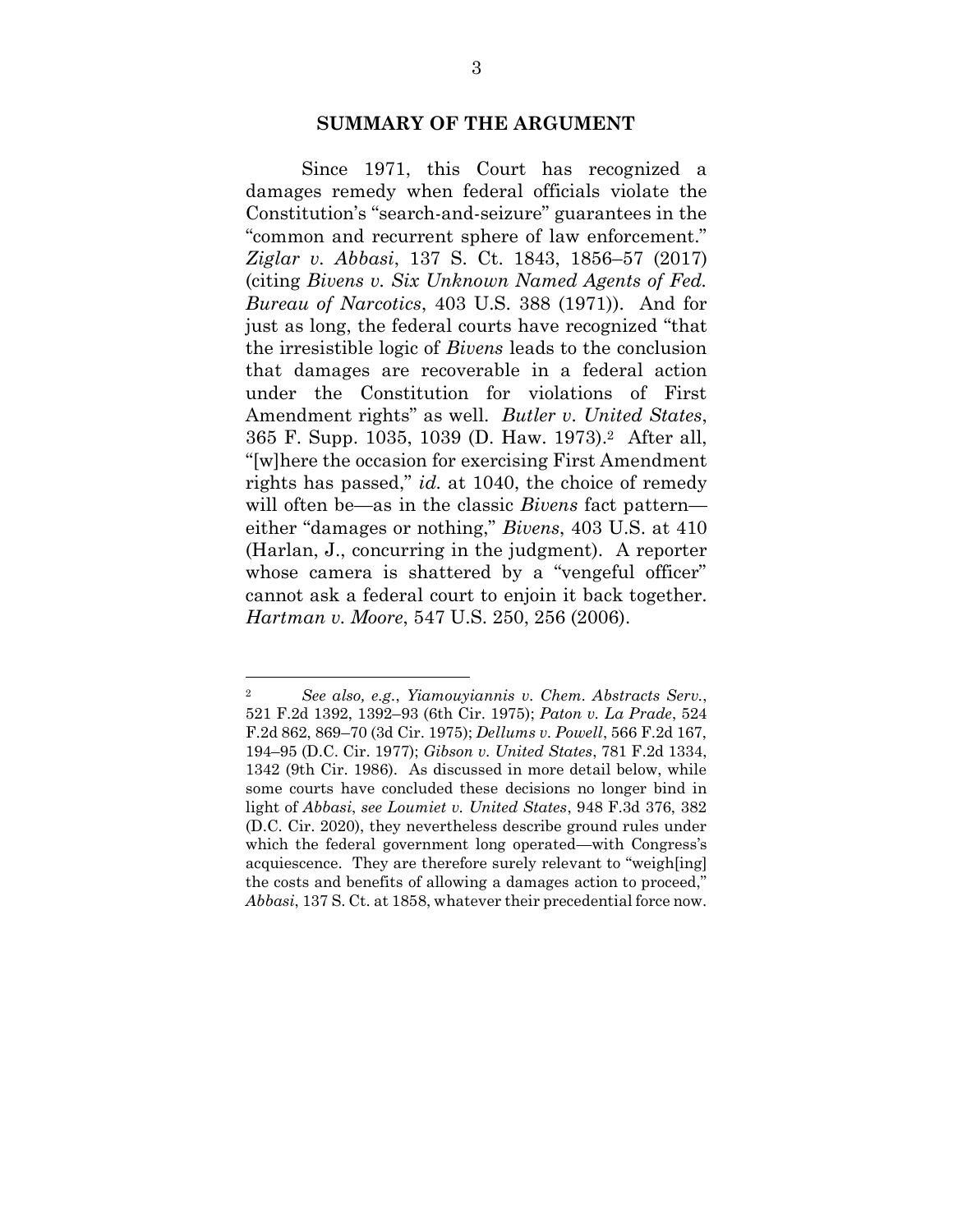On those footings, the availability of a remedy is of fundamental importance to the freedom of the press. The newsgathering right, while "supremely precious," is also "delicate and vulnerable." *NAACP v. Button*, 371 U.S. 415, 433 (1963). When retaliation chills reporting—when, for instance, an unlawful arrest drives a journalist from the scene of a newsworthy event—the impact on First Amendment freedoms is "immediate and irreversible," as much so as any classic prior restraint. *Neb. Press Ass'n v. Stuart*, 427 U.S. 539, 559 (1976). Nothing can, at that point, restore to the public news never gathered or photos never taken. As a result, the right to report depends critically on an adequate deterrent to abuse.

Petitioner asks this Court to tear down the deterrent that has tempered retaliation in diverse jurisdictions for decades now—arguing not only that Respondent's claim should fail, but that damages should never be available when federal officials violate the First Amendment. *See* Pet'r Br. at 25. Petitioner is wrong in particular and wrong as a general matter. Because Respondent ably explains why this Court should not hesitate to extend a remedy in this case, *see* Resp't Br. at 40–49, amici focus on the second point. Petitioner's categorical claim is inconsistent with the fact-sensitive *Bivens*  framework, *see Abbasi*, 137 S. Ct. at 1859–62, and in any event flawed on its own terms. As the experience of the press demonstrates, often a damages remedy for retaliation is both workable and indispensable to the enforcement of First Amendment rights. To strip reporters of that recourse—not just on facts that resemble the ones presented here, but also in a broad and varied class of cases not before this Court—would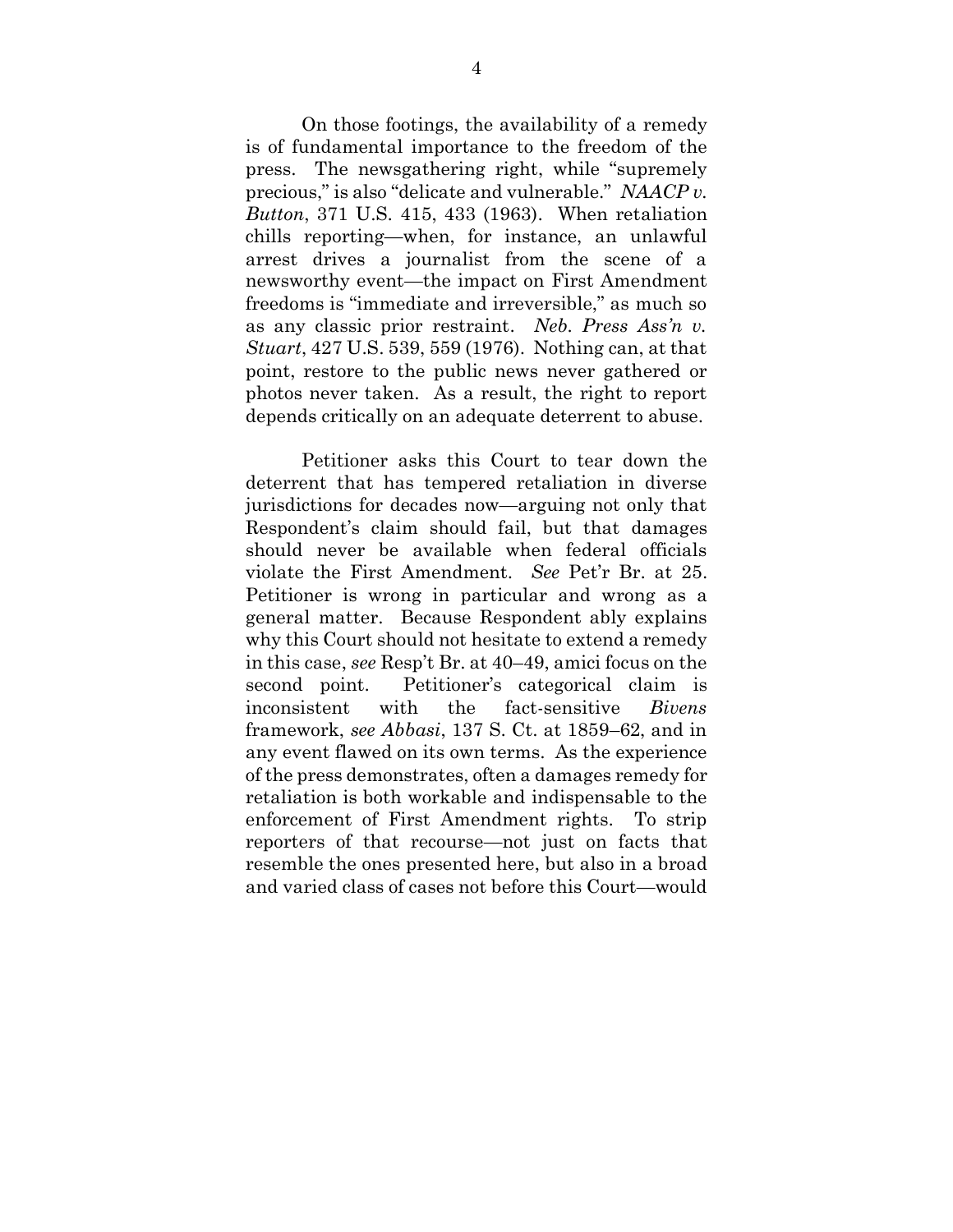invite officials to punish the press for performing its constitutional function. This Court should reject the invitation, and the decision below should be affirmed.

#### **ARGUMENT**

## **I. The press is a tempting target for federal officials seeking to retaliate against reporting on matters of public concern.**

"[T]here is practically universal agreement" that the First Amendment exists "to protect the free discussion of governmental affairs," *Mills v. Alabama*, 384 U.S. 214, 218–19 (1966), and "information relating to alleged governmental misconduct" in particular "has traditionally been recognized as lying at the core" of that purpose, *Butterworth v. Smith*, 494 U.S. 624, 632 (1990). But because few federal officials enjoy having their shortcomings aired in public, retaliation against newsgathering is far from unknown—even in a system that has long qualified the temptation with the threat of personal liability.

In light of that history of reprisals, the concern that dismantling any deterrent would invite fresh abuses is far from speculative. And because hostility to the press can infect a broad range of policy decisions—as well as a broad class of officials, from the highest to the pettiest—that diverse experience underscores the need to consider each retaliatory exercise of power on its own terms, to avoid prejudging facts not presented and treating unlike cases alike. *Cf. Abbasi*, 137 S. Ct. at 1859–60 (listing facts that may distinguish one *Bivens* claim from another, of which "the constitutional right at issue" is only one).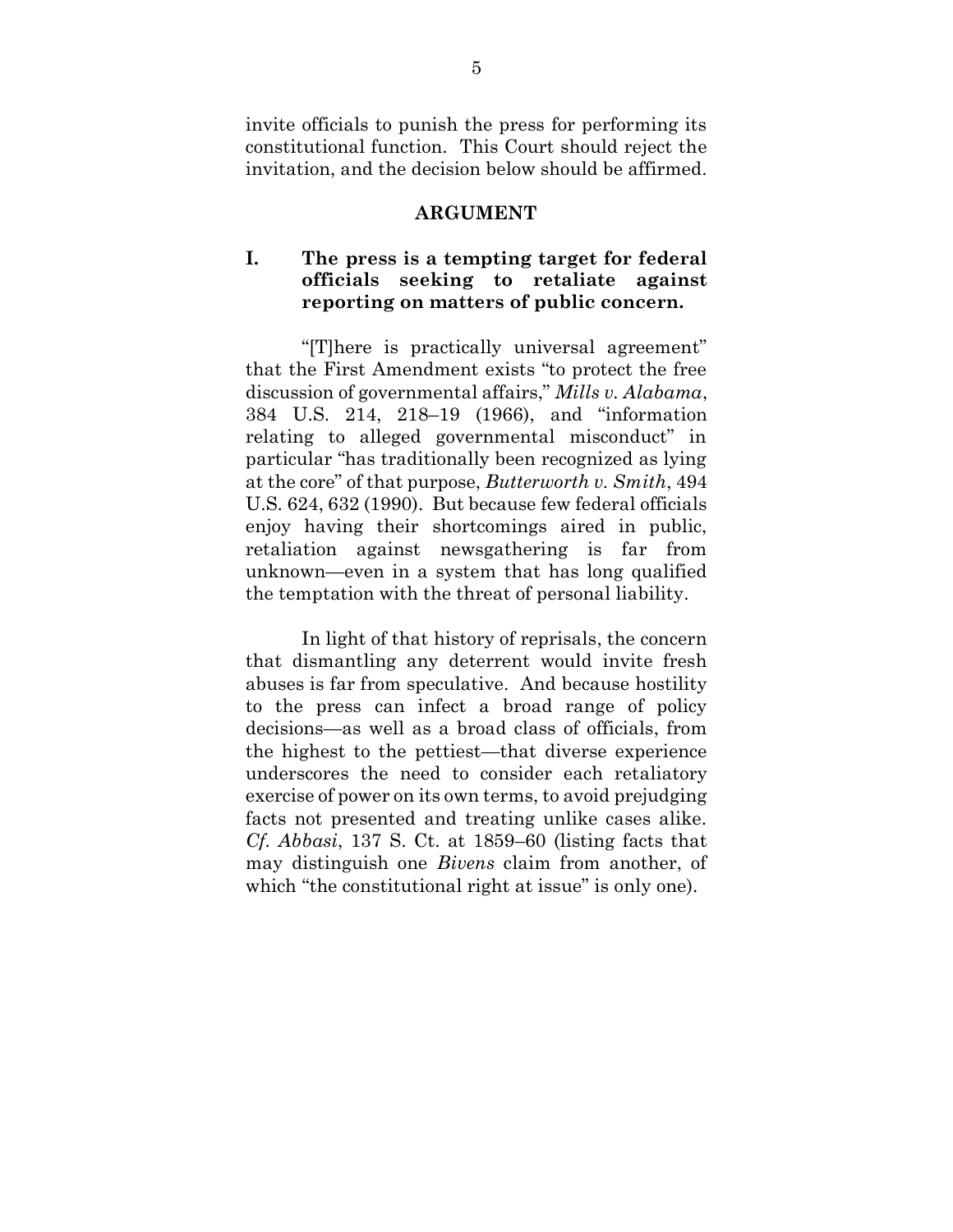To start at the very top: American Presidents themselves have encouraged selective enforcement of the law in order to gain leverage over the media. As Robert Caro has documented, President Lyndon B. Johnson dangled approval of a merger between Texas National Bank and Houston's National Bank of Commerce—run by *Houston Chronicle* president John Jones—as carrot and stick to secure favorable coverage from the *Chronicle*. *See* Robert A. Caro, The Passage of Power 523–27 (2012).The Nixon Administration for its part conspired to use the threat of antitrust litigation against ABC, CBS, and NBC as a "sword of Damocles" in an effort to coerce the networks into distorting programming. Walter Pincus & George Lardner, Jr., *Nixon Hoped Antitrust Threat Would Sway Network Coverage*, Wash. Post (Dec. 1, 1997), [https://perma.cc/C42R-HKN8.](https://perma.cc/C42R-HKN8) That retaliatory temptation has hardly faded with time or the transition from one administration to the next. *See generally* Sonja R. West, *Presidential Attacks on the Press*, 83 Mo. L. Rev. 915 (2018); Amended Complaint, *PEN Am. Ctr., Inc. v. Trump*, No. 1:18-cv-09433 (S.D.N.Y. Feb. 6, 2019) (collecting allegations of retaliation on the part of President Donald Trump).

Surveillance is another context frequently (and regrettably) marred by federal retaliation against journalists engaged in lawful newsgathering. *Cf. Mitchell v. Forsyth*, 472 U.S. 511, 523 & n.7 (1985) (resolving on other grounds a Fourth Amendment *Bivens* claim predicated on a warrantless wiretap). As the Church Committee documented in the 1970s, successive administrations engaged in the "wiretapping of newsmen" in a manner likely "to undermine the constitutional guarantee of a free and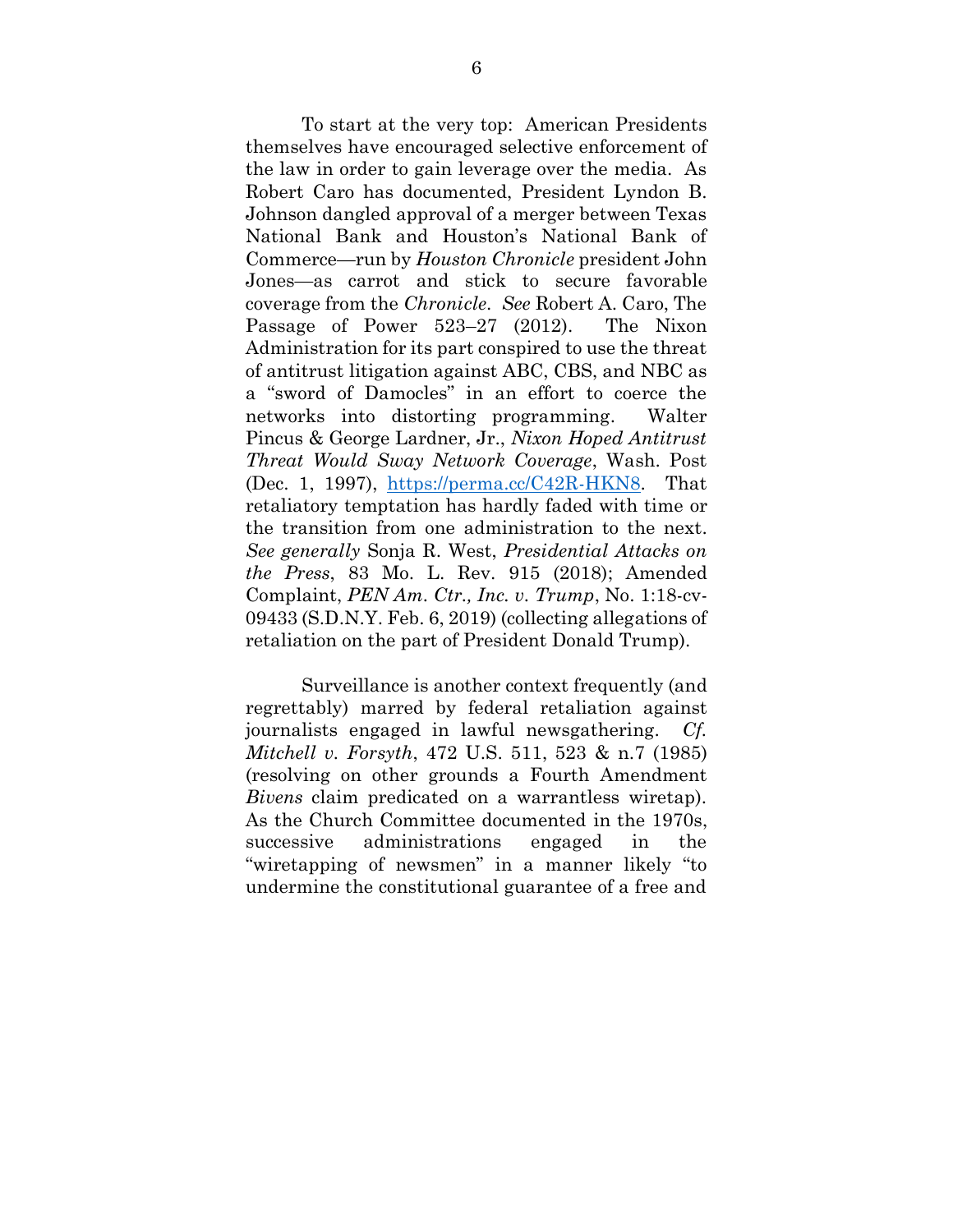independent press"—surfacing not evidence of crime but "the attitudes of various newsmen toward certain politicians and . . . advance notice of forthcoming newspaper and magazine articles dealing with administration policies." S. Select Comm. to Study Governmental Operations with Respect to Intel. Activities, Intelligence Activities and the Rights of Americans, S. Rep. No. 94-755, bk. II, at 201 (1976), [https://perma.cc/33MW-648U.](https://perma.cc/33MW-648U) That practice, too, has yet to be broken even when exposed: Several components of the Executive Branch were recently caught inappropriately gathering information on journalists' constitutionally protected activities. *See* Geneva Sands, *DHS Opens Investigations into Intelligence Collection on Journalists*, CNN (July 31, 2020), [https://perma.cc/3U9F-B4WY;](https://perma.cc/3U9F-B4WY) Jana Winter, *CBP Launches Review of Secretive Division that Targeted Journalists, Lawmakers, and Other Americans*, Yahoo! News (Dec. 31, 2021), [https://perma.cc/Q4GS-A3CW.](https://perma.cc/Q4GS-A3CW)

But perhaps the single most common setting in which federal animus threatens press rights is the one that bears the closest resemblance to *Bivens* itself: the "common and recurrent sphere of law enforcement." *Abbasi*, 137 S. Ct. at 1856–57. A number of federal agencies are called, at times, to provide policing or security functions in connection with significant public events. *See, e.g.*, Conrad Wilson, *DHS Sent More Than 750 Federal Officers, Spent Millions Responding to Portland Protests*, OPB (Apr. 22, 2021), [https://perma.cc/3WTW-3LE4.](https://perma.cc/3WTW-3LE4) And just as those deployments can bring federal officials into conflict with demonstrators exercising the right to assemble, *see The U.S. Park Police Attack on Peaceful Protesters*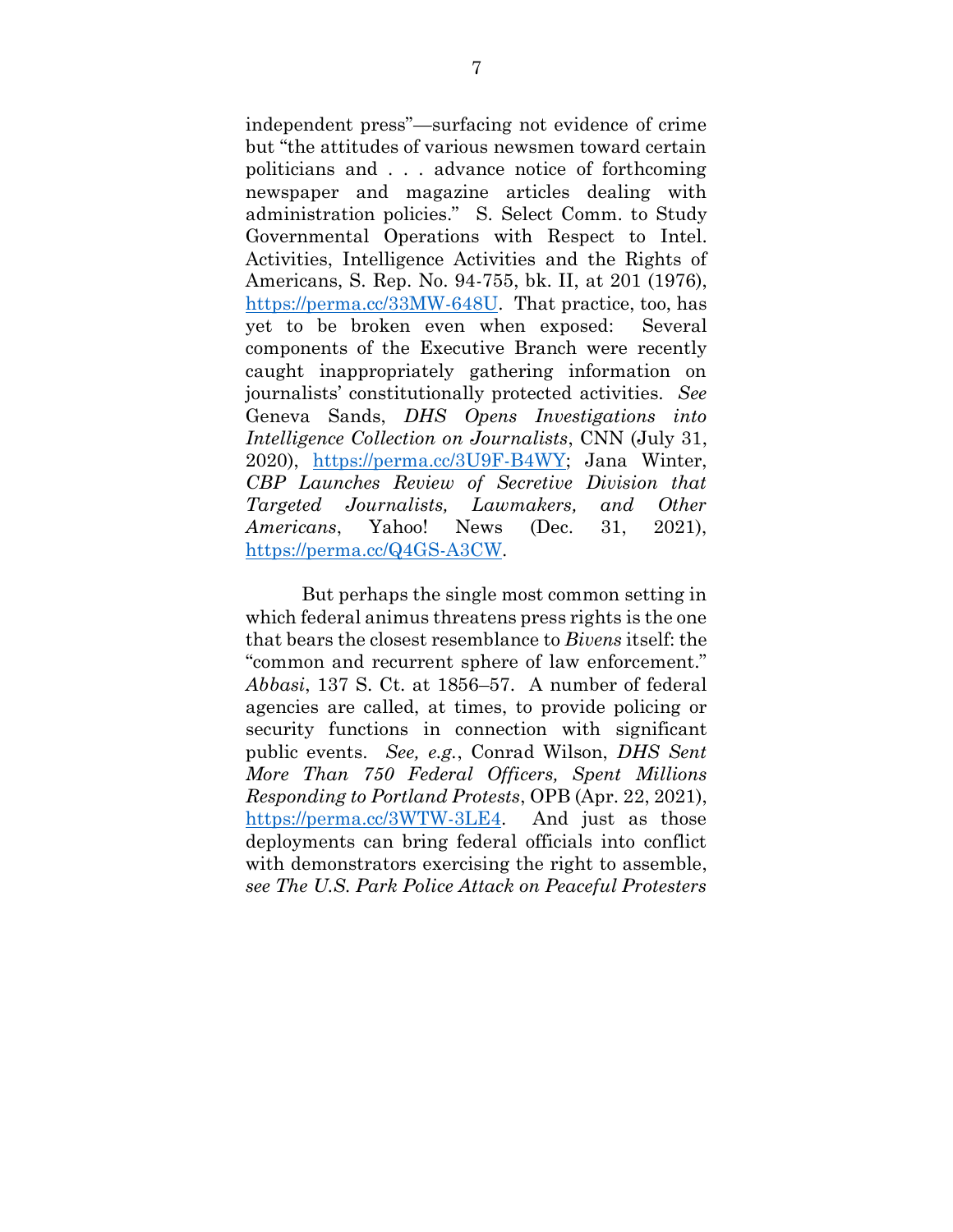*at Lafayette Square: Oversight Hearing Before the H. Comm. on Nat. Res.*, 116th Cong. (2020), so too do they present risks for journalists exercising the right to gather the news. "When wrongdoing is underway," after all, "officials have great incentive to blindfold the watchful eyes of the Fourth Estate." *Leigh v. Salazar*, 677 F.3d 892, 900 (9th Cir. 2012).

In June 2020, for instance, officers of the U.S. Park Police assaulted an Australian news crew that was documenting the agency's dispersal of peaceful protestors from Lafayette Square. *See* Rachel Abrams & Katie Robertson, *Australia Asks for Investigation After Police Attack 2 Journalists in U.S.*, N.Y. Times (June 4, 2020), [https://perma.cc/V5XU-ZFGH.](https://perma.cc/V5XU-ZFGH) As video of the incident showed, the officers' attack was entirely unprovoked; the reporters, not in violation of any law, were clearly identified as members of the media, standing off to the side of the protest, and actively engaged in newsgathering. *See id.* Still, federal officials violently assaulted them for performing the press's fundamental role in "possibly the most conspicuous public forum in the Nation." *Thomas v. News World Commc'ns*, 681 F. Supp. 55, 64 (D.D.C. 1988).

Journalists covering racial justice protests in Portland in 2020 confronted similar—and equally unjustified—violence at the hands of agents of the U.S. Marshals. Some reporters were targeted with chemical munitions, others by rubber bullets or simply physical strikes. *See Index Newspapers LLC v. City of Portland*, 480 F. Supp. 3d 1120, 1129–35 (D. Or. 2020). Whatever the method, a district court found that federal agents' use of excessive force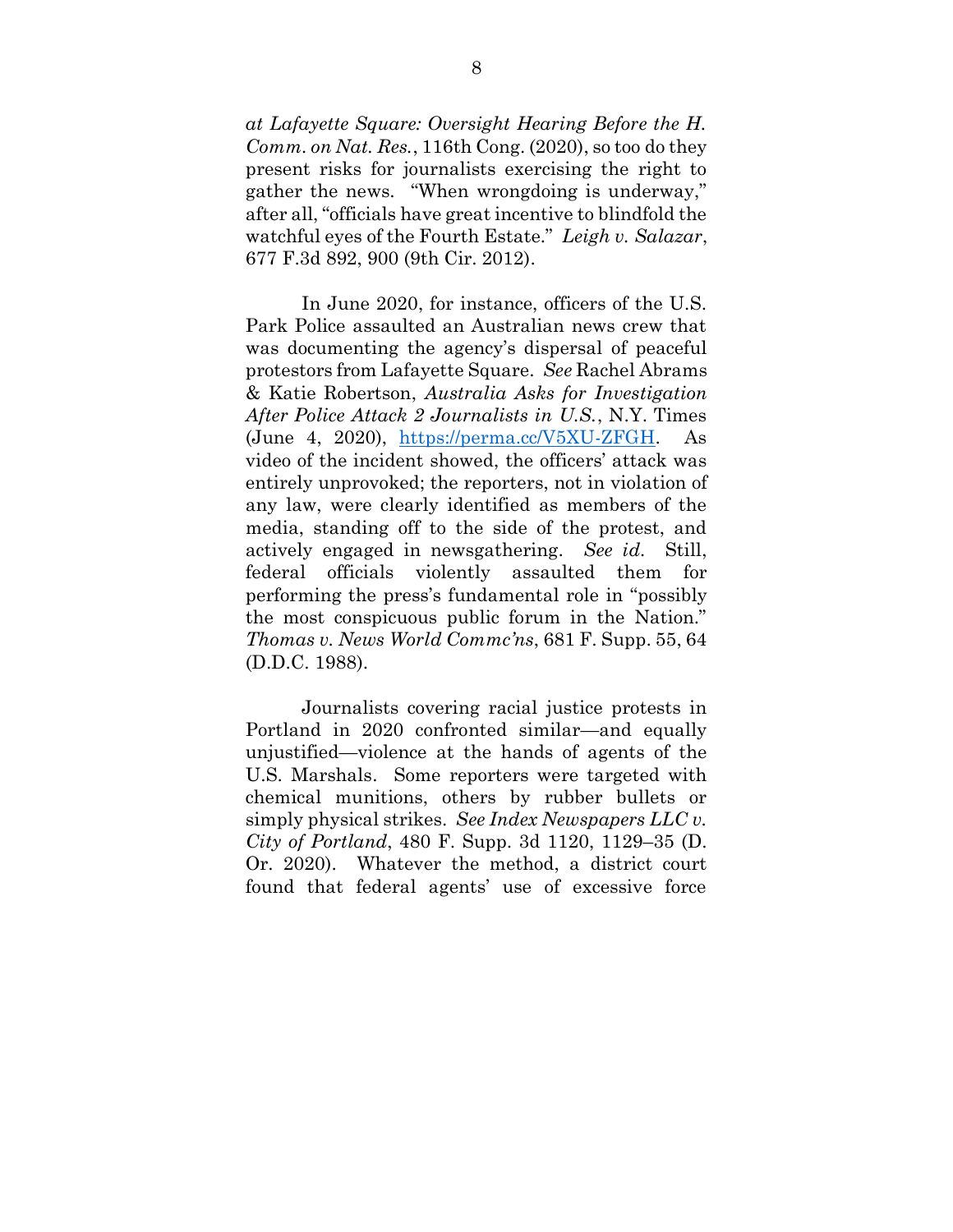against clearly identified members of the news media "appear[ed] to indicate intentional targeting," *id.* at 1146, and a panel of the Ninth Circuit—in denying a stay of the district court's injunction against future abuses—agreed, *see Index Newspapers LLC v. U.S. Marshals Serv.*, 977 F.3d 817, 827–29 (9th Cir. 2020). And these are, of course, just the highest-profile incidents of excessive force drawn from the last few years, not an exhaustive register of federal misconduct targeting the press.

While these examples are uniformly troubling, amici's claim is not that a *Bivens* remedy would necessarily be available in each and every one. *But see, e.g.*, *Berlin Democratic Club v. Rumsfeld*, 410 F. Supp. 144, 160–61 (D.D.C. 1976) (recognizing a *Bivens*  remedy for retaliatory surveillance); *Patterson v. United States*, 999 F. Supp. 2d 300, 303 (D.D.C. 2013) (recognizing a *Bivens* remedy for a retaliatory arrest by U.S. Park Police); *Index Newspapers*, 977 F.3d at 851 n.10 (O'Scannlain, J., dissenting) (noting that allegations of retaliation against journalists in Portland "may well support *Bivens* actions"). The more important point is this: Federal retaliation has long been a real and present threat to press freedom, and it beggars belief to suggest, as Petitioner does, that a court could collapse these diverse incidents of misconduct into a single cursory *Bivens* analysis of "First Amendment retaliation claims." Pet'r Br. at 25. They involve officers of different "rank," different varieties of "official action," different remedial landscapes, different degrees of legal novelty, and different degrees of intrusion into the decisionmaking process of other branches. *Abbasi*, 137 S. Ct. at 1860. This Court's precedent could not be clearer that each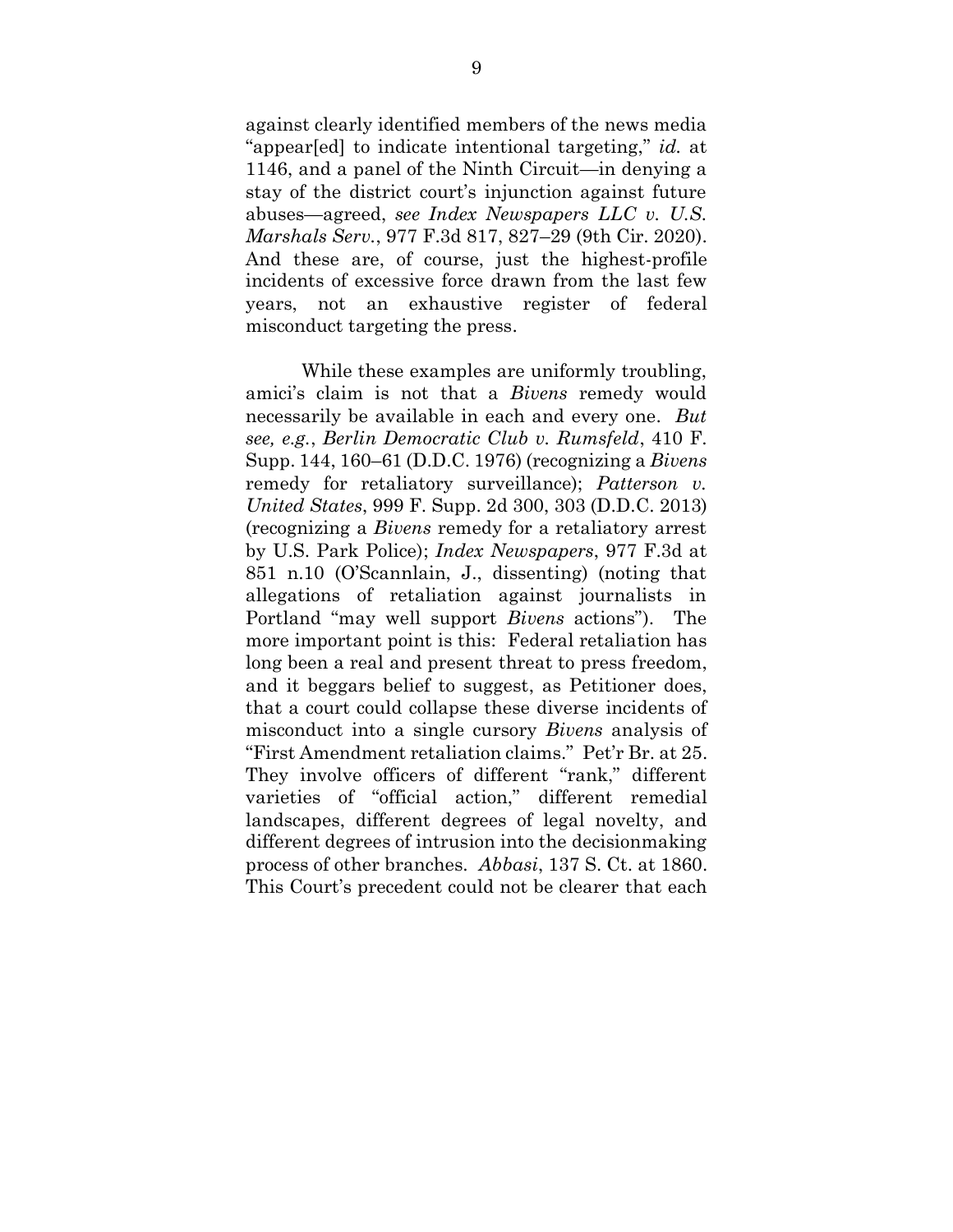such claim would need to be considered on its facts, *see id.*, just as Respondent asks only that the facts of his particular claim—not all imaginable First Amendment claims—be considered here, *see* Resp't Br. at 44 ("This case concerns only the specific claim Mr. Boule brought.").

To instead bar a damages remedy for *any* First Amendment violation would provide federal officials with a gratuitous green light to act on animus towards the press. And it would do so across the sweeping, heterogenous set of facts that might be presented in the future, foreseeable now or not. *Cf. Abbasi*, 137 S. Ct. at 1858 (noting that relevant features of the *Bivens* inquiry are "difficult to predict in advance"). That harsh and hasty step would be unwise in the extreme; it would carry with it, too, a predictable chilling effect. This Court should decline to take it.

## **II. When federal officials retaliate against the press, the choice of remedy is often as in** *Bivens* **itself—"damages or nothing."**

If anything, a thumb on the scale should generally favor *Bivens* claims in the First Amendment context. What these diverse incidents do have in common is that, "due to their very nature," each is "difficult to address except by way of damages actions after the fact." *Abbasi*, 137 S. Ct. at 1862. As a number of federal courts have recognized since *Bivens*  was decided, "once a citizen's first amendment rights have been violated, he is without redress in the absence of monetary award." *Berlin Democratic Club*, 410 F. Supp. at 161. Intuitively, the consequences of a chilling effect on newsgathering will often be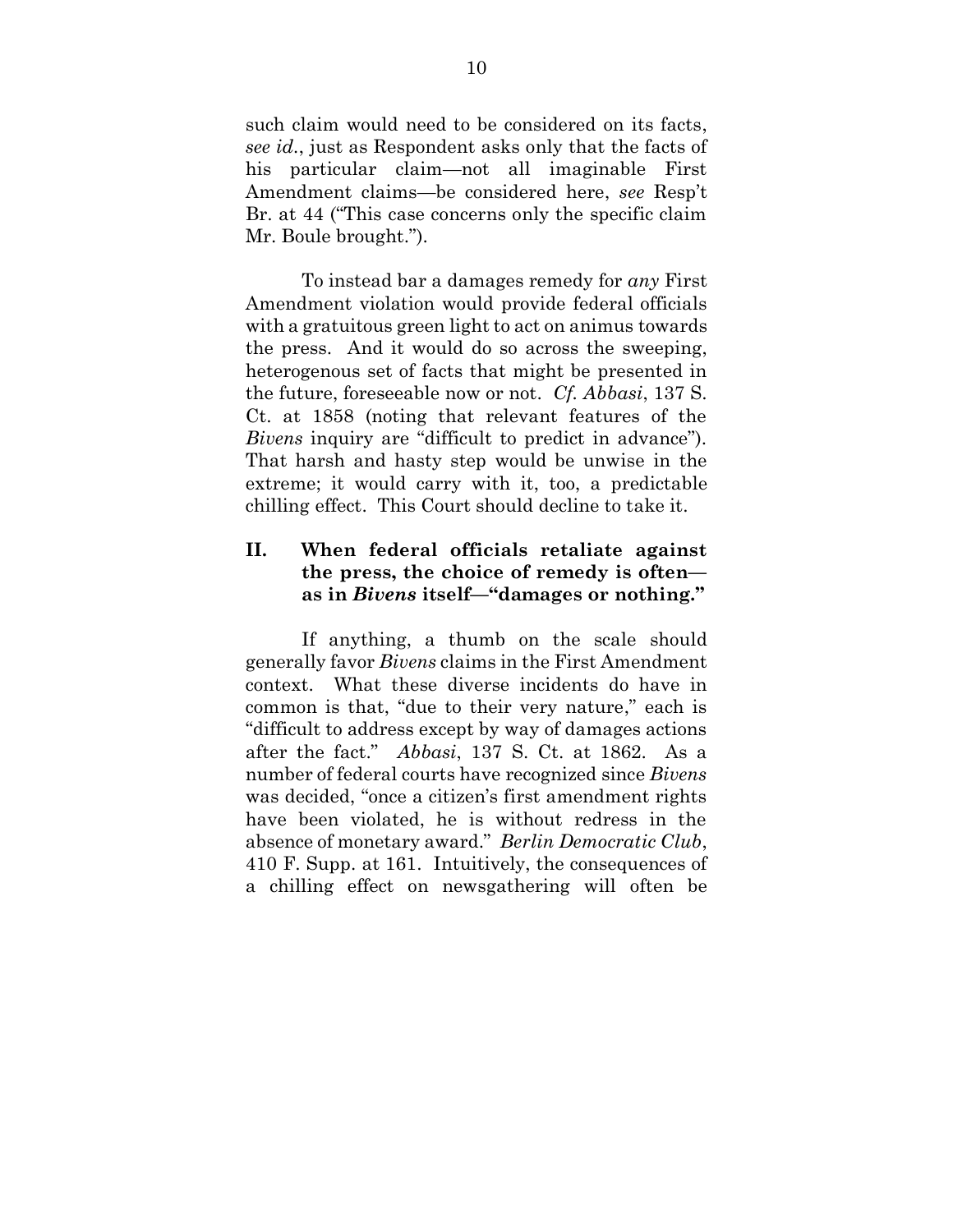impossible to unwind. The information to be gathered may no longer exist, or the moment at which the public "would be most receptive" to hearing it may have passed—throttling disclosure on matters of public concern "as effectively . . . as if a deliberate statutory scheme of censorship had been adopted." *Bridges v. California*, 314 U.S. 252, 269 (1941); *cf. Int'l News Serv. v. Associated Press*, 248 U.S. 215, 235 (1918) ("The peculiar value of news is in the spreading of it while it is fresh[.]"). To put it bluntly, if an official's goal is to muzzle the press, retaliation is attractive because it works. The only response is to "deter the officer" before a chill can set in. *FDIC v. Meyer*, 510 U.S. 471, 485 (1994) (emphasis omitted).

The example of retaliatory arrest makes the point crisp. As this Court has recognized, it is hardly a novel insight that "some police officers may exploit the arrest power as a means of suppressing speech." *Lozman v. City of Riviera Beach*, 138 S. Ct. 1945, 1953 (2018). When reporters cover the law enforcement response to major public events, for instance, officers face an obvious incentive to insulate their own actions from scrutiny by retaliating against the journalists documenting them. Any reporter driven from the scene "is irrevocably prevented from capturing a unique set of images that might otherwise hold officials accountable." John S. Clayton, Note, *Policing the Press: Retaliatory Arrests of Newsgatherers After*  Nieves v. Bartlett, 120 Colum. L. Rev. 2275, 2289 (2020). They cannot be enjoined back. And just as "[i]t is facile to suggest that no damage is done when a demonstration is broken up by unlawful arrests simply because . . . the demonstration might be held at another day or time," something is irretrievably lost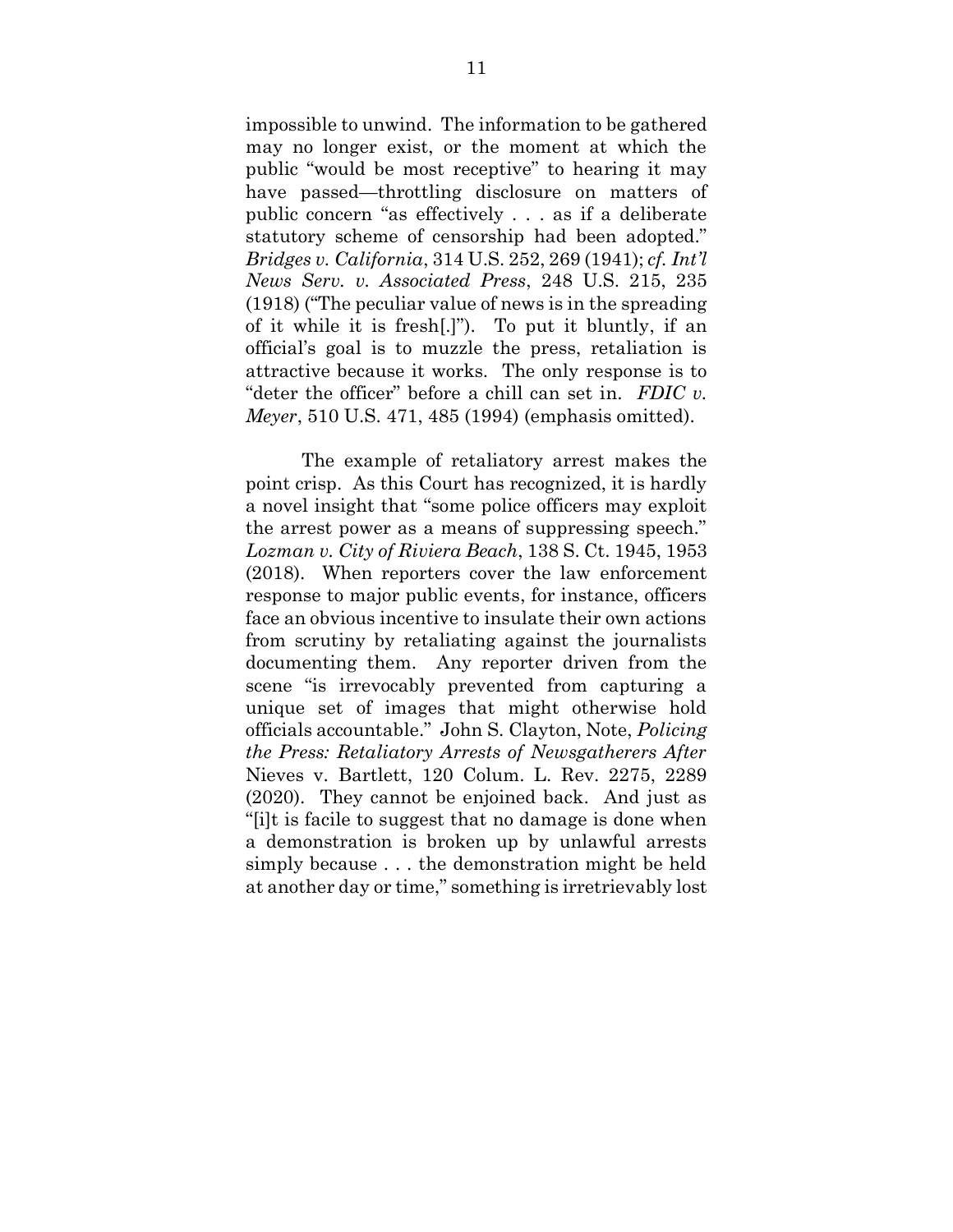each time a reporter is prevented from bringing the public the day's news. *Dellums*, 566 F.2d at 195.

For much that reason, law enforcement officers too often take a "catch-and-release" approach to deterring press coverage of their conduct—arresting journalists for offenses that will never stand up to scrutiny, confident that detention will shut down reporting in the meantime. PEN America, Press Freedom Under Fire in Ferguson 10 (2014). As the Justice Department itself has warned, in instances where officials would rather not let the facts of their conduct be reported, the fig-leaf cover of public-order offenses is "all too easily used to curtail expressive conduct or retaliate against individuals for exercising their First Amendment rights." Statement of Interest of the United States at 1–2, *Garcia v. Montgomery Cty*., No. 8:12-cv-03592 (D. Md. Mar. 4, 2013), [https://perma.cc/V4CC-G8BB.](https://perma.cc/V4CC-G8BB) That insight applies with as much force to the operations of federal officers as it does to state and local officials. And no wonder, then, that federal courts have recognized the particular importance and propriety of the *Bivens*  remedy in cases of retaliatory arrest. *See Patterson*, 999 F. Supp. 2d at 303; *Dellums*, 566 F.2d at 195.

But the insight is broader: Because the public forfeits something irreplaceable whenever the freedoms of speech and the press are chilled, First Amendment claims are distinctively in need of the remedy—and the "deterrent effect"—that *Bivens* alone can provide. *Carlson v. Green*, 446 U.S. 14, 21 (1980). The Federal Tort Claims Act (FTCA) won't do, because wringing money from the United States cannot deter the individual rogue officer*, see id.* The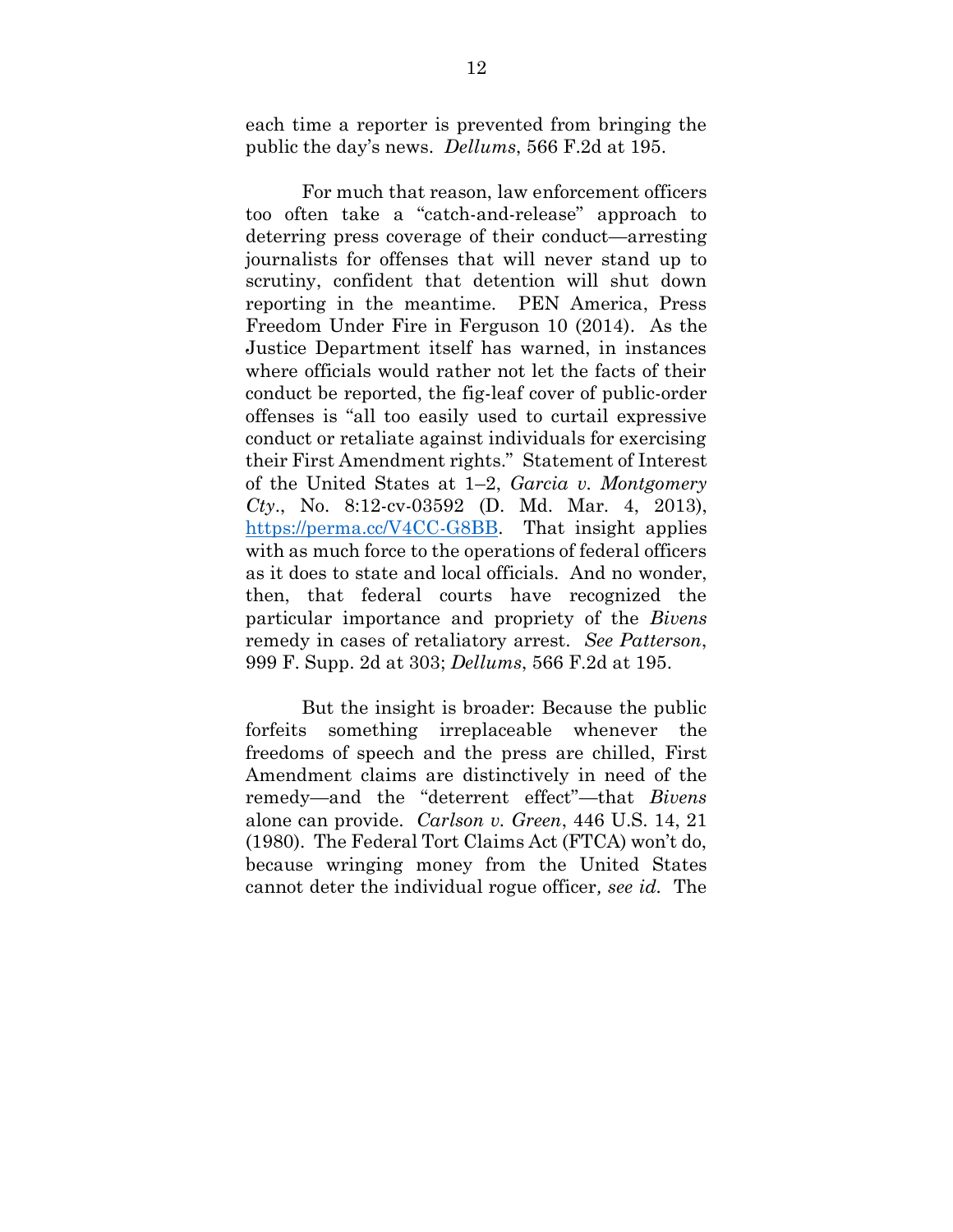FTCA is therefore not a fit safeguard against the "individual instances of . . . law enforcement overreach" that retaliation often entails. *Abbasi*, 137 S. Ct. at 1862. State law remedies will often be unavailable too. The gravest acts of retaliation rely on official powers, *see supra* Part I, and are therefore shielded by the Westfall Act to the extent accomplished "in the course of [an officer's] official duties," *Osborn v. Haley*, 549 U.S. 225, 229 (2007). The last effective line of defense against retaliation is therefore a *Bivens* remedy "or nothing." *Bivens*, 403 U.S. at 410 (Harlan, J., concurring in the judgment).

This Court should choose the *Bivens* remedy and reject the suggestion to leave the freedom of the press with nothing. If "[t]he loss of First Amendment freedoms, for even minimal periods of time, unquestionably constitutes irreparable injury," *Roman Cath. Diocese of Brooklyn v. Cuomo*, 141 S. Ct. 63, 67 (2020) (per curiam) (citation omitted), surely official action that permanently "limit[s] the stock of information from which members of the public may draw" is more troubling still, *First Nat'l Bank of Bos. v. Bellotti*, 435 U.S. 765, 783 (1978). Petitioner's rule would encourage just that kind of attack on the rights of the news media. Amici urge this Court to reject it.

## **III. When federal officials retaliate against the press, no special factors uniformly counsel hesitation in all imaginable cases.**

Amici do not discount the possibility that, in some cases, "special factors counselling hesitation" will prevent the award of a *Bivens* remedy when federal officials retaliate against the news media.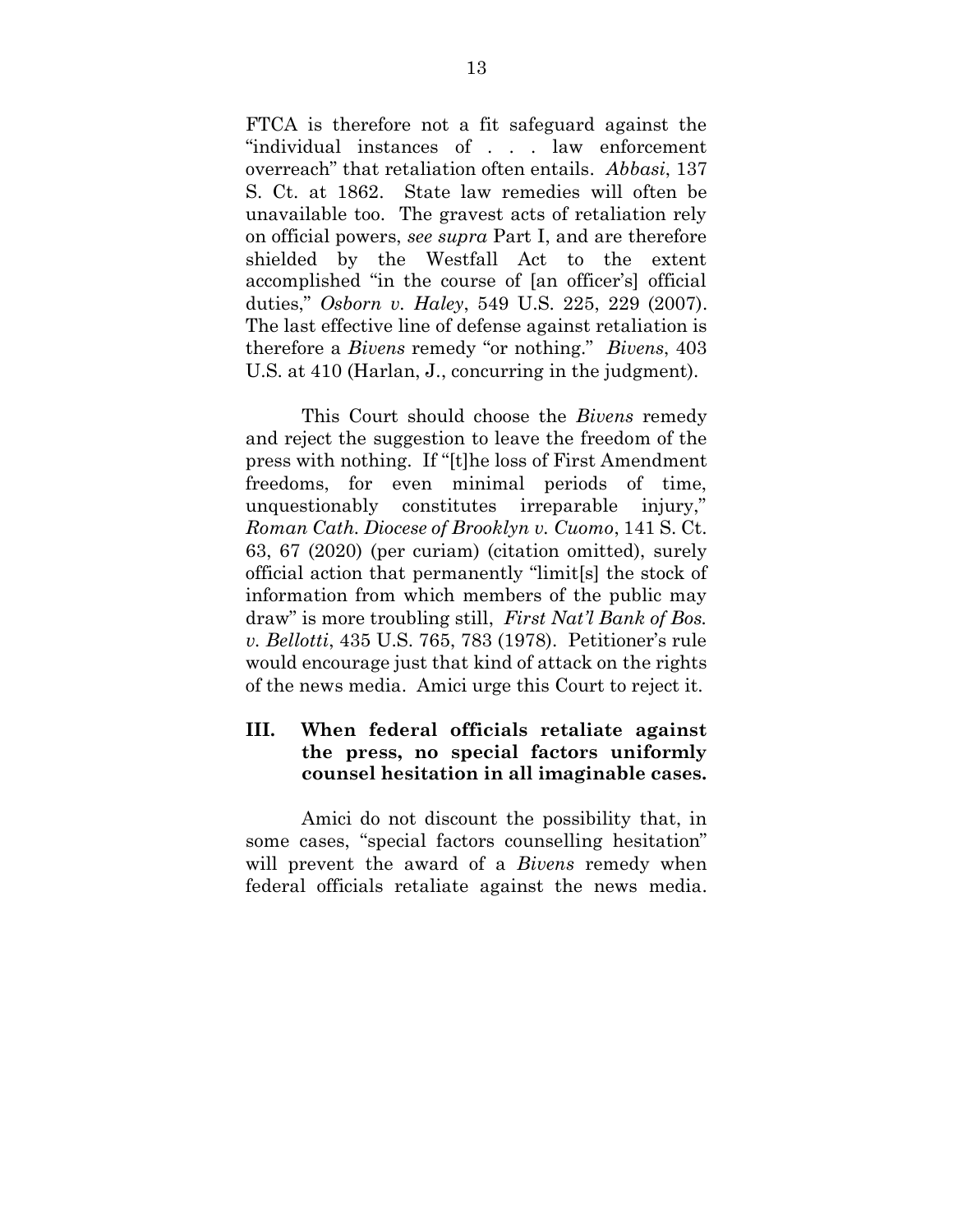*Abbasi*, 137 S. Ct. at 1857 (citation omitted). But Petitioner advances a more radical suggestion—that special factors will *uniformly* counsel hesitation in the First Amendment context. *See* Pet'r Br. at 27–29. That confidence is misplaced. Even if this Court's precedent tolerated that sort of broad-based generalization, *contra Abbasi*, 137 S. Ct. at 1858 (emphasizing that the fact-sensitive *Bivens* analysis does not traffic in "whole categories of cases"), Petitioner's case for it is flawed root and branch. Federal courts not only *can* adjudicate First Amendment retaliation claims without undue disruption, they long *have*—with Congress's awareness and acquiescence. Any assessment of the "impact on governmental operations systemwide" must take stock of that experience, *id.*, before discarding a remedy of such importance to the freedoms of speech and the press.

For instance, it should go without saying that a significant share of the federal workforce is subject to the jurisdiction of the U.S. Court of Appeals for the District of Columbia Circuit. That circuit has recognized *Bivens* claims for (some) First Amendment violations nearly as long as there have been *Bivens*  claims. In *Dellums v. Powell*, 566 F.2d 167 (D.C. Cir. 1977), the circuit upheld a remedy under *Bivens* for a First Amendment claim against federal officers who arrested demonstrators protesting on the steps of the Capitol. As the court noted, the analysis required was much like the inquiry a traditional *Bivens* claim already entailed, calling for similar "types of judgment concerning causation and magnitude of injury necessary to accord meaningful compensation for invasion of Fourth Amendment rights." *Id.* at 194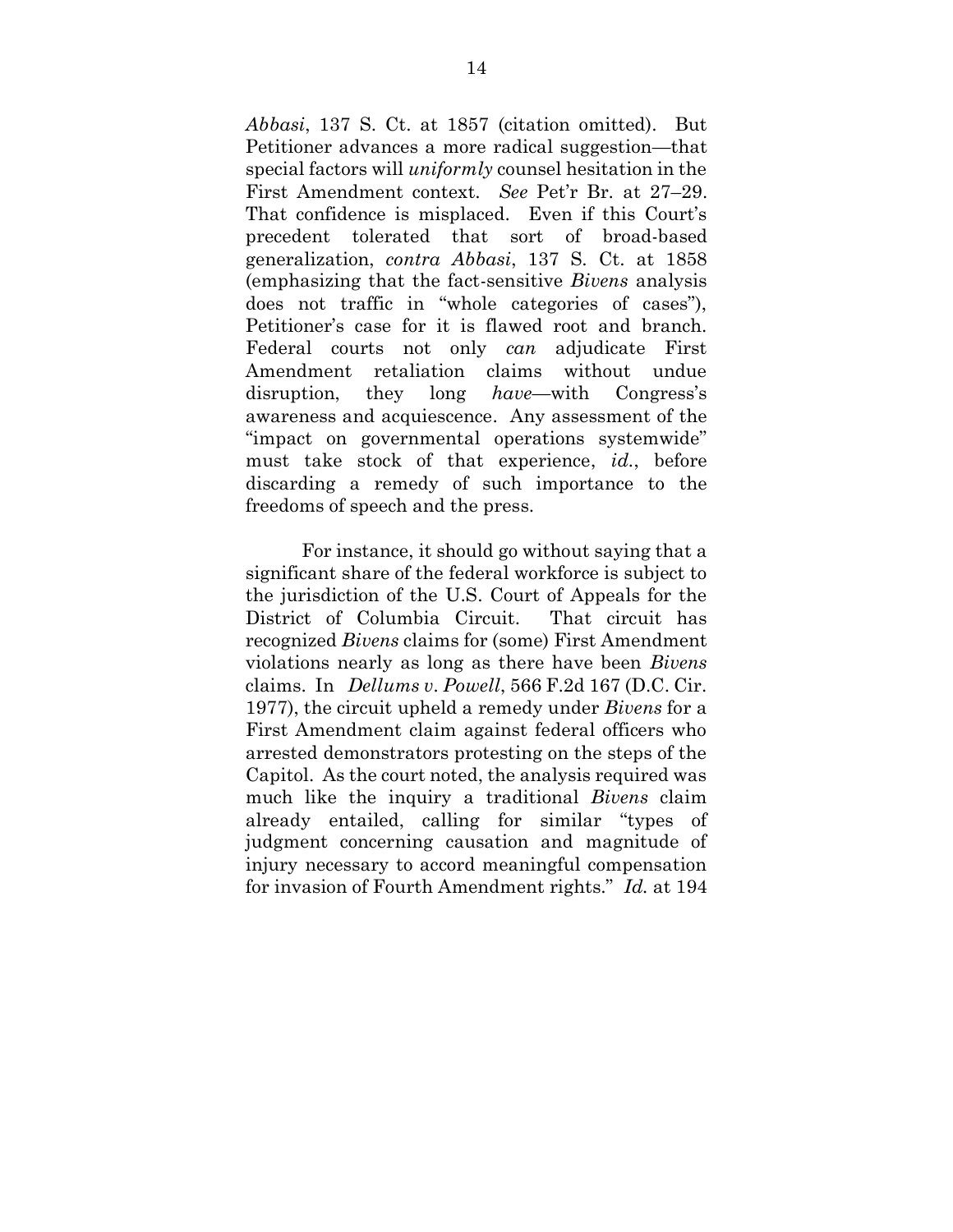(citation omitted). What's more, the court found, the governing First Amendment standards were straightforward—especially so in a case that involved citizens "arrested while lawfully exercising 'basic constitutional rights in their most pristine and classic form.'" *Id.* at 194–95. (quoting *Edwards v. South Carolina*, 372 U.S. 229, 235 (1963)). And to deny a remedy would leave a grave harm unredressed: "at stake" was the "loss of an opportunity to express to Congress one's dissatisfaction with the laws and policies of the United States," and to do so at a moment uniquely likely to garner "attention in the press," *id.* at 195.

On the authority of *Dellums* and its progeny, 3 district courts in that circuit continued to adjudicate a broad swathe of First Amendment retaliation claims for more than forty years. In 2013, for instance, a district court reaffirmed its core holding that a *Bivens*  remedy is available in cases of retaliatory arrest. *See Patterson*, 999 F. Supp. 2d at 315. And other district courts extended the logic of *Dellums* to a diverse range of settings and defendants.<sup>4</sup> While the circuit recently

<sup>3</sup> *See, e.g.*, *Haynesworth v. Miller*, 820 F.2d 1245, 1257 n.96 (D.C. Cir. 1987), *abrogated on other grounds*, *Hartman v. Moore*, 547 U.S. 250 (2006) ("[T]he task of assessing damages for injuries to First Amendment interests would not present particularly difficult problems of judicial administration.").

<sup>4</sup> *See, e.g.*, *Berlin Democratic Club*, 410 F. Supp. at 160–61 (retaliatory surveillance); *Pope v. Bond*, 641 F. Supp. 489, 494– 95 (D.D.C. 1986) (retaliatory workplace actions); *Navab-Safavi v. Broad. Bd. of Governors*, 650 F. Supp. 2d 40, 73–76 (D.D.C. 2009), *aff'd sub nom*., *Navab-Safavi v. Glassman*, 637 F.3d 311 (D.C. Cir. 2011) (retaliatory contract termination); *Hartley v. Wilfert*, 918 F. Supp. 2d 45, 50–52 (D.D.C. 2013) (retaliatory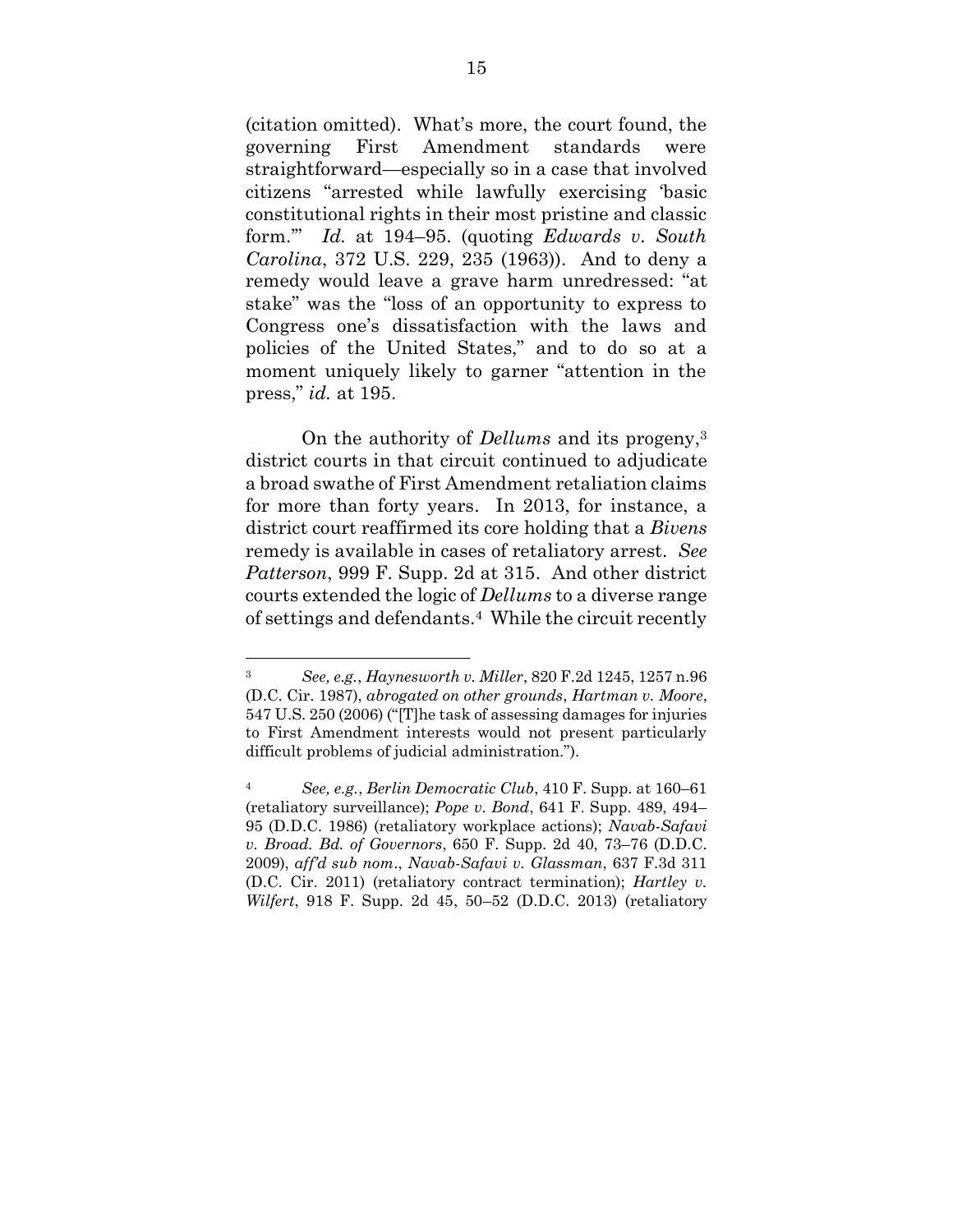called these holdings into doubt on a forward-looking basis, <sup>5</sup> *see Loumiet*, 948 F.3d at 382, the point relevant to *this* Court's decisionmaking is that the federal government did not grind to a halt in the decades that officials had notice of the risk of liability should they punish the exercise of press or speech rights. On the contrary, the principle's track record as "a fixed principle in the law" in the seat of government in which so many officers serve provides "powerful reasons to retain it" here. *Abbasi*, 137 S. Ct. at 1857.

Expanding the lens to other jurisdictions only sharpens the point. When federal marshals deployed to Portland, for instance, they deployed with little reason to doubt they could be held personally liable for any First Amendment violations. *See, e.g.*, *Gibson*, 781 F.2d at 1342; *Mendocino Env't Ctr. v. Mendocino* 

property seizure); *Pinson v. U.S. Dep't of Justice*, 246 F. Supp. 3d 211, 219–21 (D.D.C. 2017) (retaliatory prison administration).

<sup>5</sup> In amici's view, the suggestion that *Abbasi* forbids lower courts from considering their own past precedent when weighing a *Bivens* claim overreads that case. When observing that a *Bivens* context is new if it differs from one addressed "*by* this Court," *Abbasi* was describing the contexts that are new *to* this Court; a lower tribunal cannot, of course, bind a higher one on the question whether *Bivens* should be extended to a particular setting. 137 S. Ct. at 1859 (emphasis added); *accord Hernandez v. Mesa*, 140 S. Ct. 735, 743 (2020) ("*We* regard a context as 'new' if it is 'different in a meaningful way from previous *Bivens* cases decided by this Court.'" (emphasis added) (quoting *Abbasi*, 137 S. Ct. at 1859)). But it would undermine the settlement interests that *Abbasi* underlined, *see* 137 S. Ct. at 1856–57, to discard wholesale circuit precedent that—in addition to presenting no clear conflict with *Abbasi*––has long "provide[d] instruction and guidance to federal law enforcement officers," *id.* If this Court intended that dramatic step, it would have said so.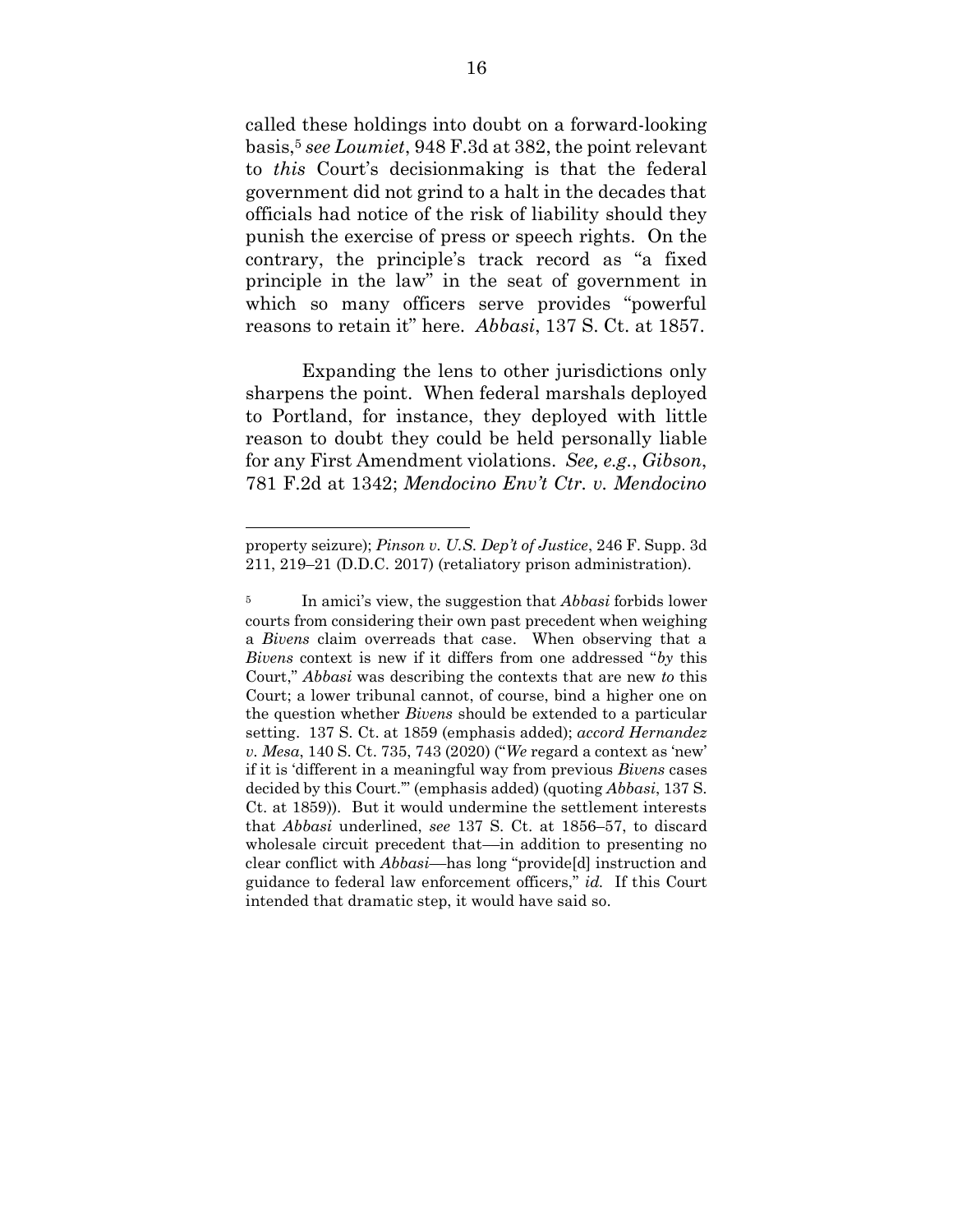*Cty.*, 14 F.3d 457, 464 (9th Cir. 1994); *Index Newspapers*, 977 F.3d at 851 n.10 (O'Scannlain, J., dissenting) (noting that allegations of retaliation against journalists in Portland "may well support *Bivens* actions"). Far from chilling agents' willingness to "tak[e] urgent and lawful action in a time of crisis," *Abbasi*, 137 S. Ct. at 1863, the degree of retaliatory violence that federal agents directed at the press suggests that federal officers are *insufficiently*  deterred under current law, *see Index Newspapers*, 977 F.3d at 827–29. Stripping away the safeguards existing now would hardly improve things.

And against that backdrop, Petitioner's suggestion that Congress has consciously withheld a remedy for First Amendment violations makes little sense. Until very recently, Congress had every reason to believe one already existed. The settled expectation—reflected in this Court's own decisions was long that when a "vengeful officer is federal," his retaliatory acts are "subject to an action for damages on the authority of *Bivens*." *Hartman*, 547 U.S. at 256. And while this Court has assumed rather than decided as much, *see, e.g.*, *Reichle v. Howards*, 566 U.S. 658, 663 n.4 (2012), that distinction had limited practical significance—from the perspective of Congress and agents of the Executive—because of the governing standards in the circuit courts.

Only in light of developments post-*Abbasi* has that remedy been called into question, and members of Congress promptly reacted with alarm. *See, e.g.*, Press Release, Reps. Johnson, Raskin Introduce Bill to Hold Federal Law Enforcement Officers Accountable (June 15, 2020), [https://perma.cc/959H-](https://perma.cc/959H-5CHX)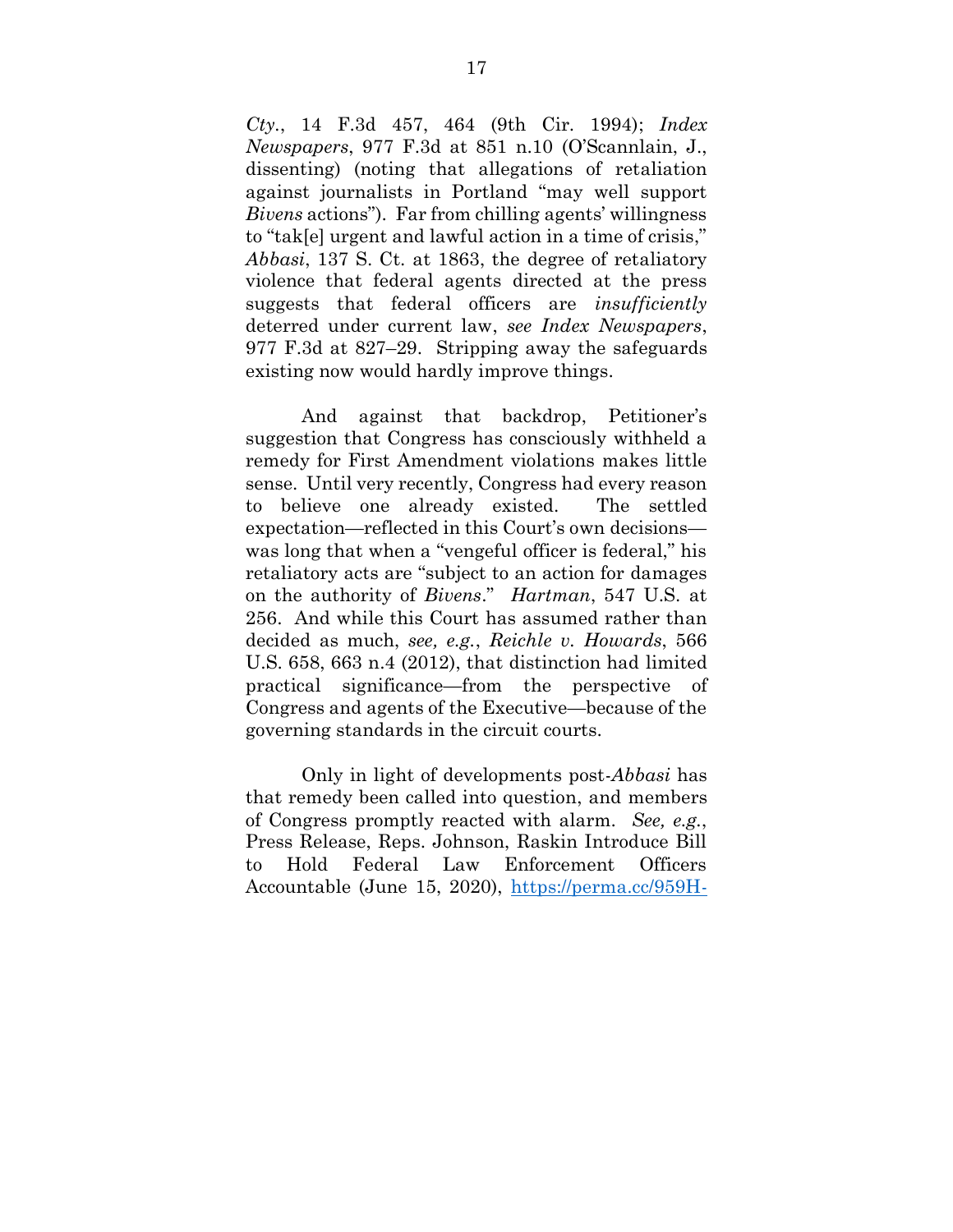[5CHX](https://perma.cc/959H-5CHX) (expressing particular concern that a damages remedy be available for First Amendment violations like the ones that took place in Lafayette Park). The suggestion that the decision below worked a revolution in the experience of judicial remedies, a watershed "extension" of *Bivens* to the First Amendment, is pseudohistory. Pet'r Br. at 12. *Bivens*  remedies had already been recognized for some instances of retaliation, and the disruption to federal operations that Petitioner insists is inevitable did not come to pass.

Lacking evidence that First Amendment remedies have, in fact, impeded the normal functioning of government, Petitioner argues in the alternative that something intrinsic to First Amendment claims makes them unsuitable for adjudication. *See* Pet'r Br. at 27–29. But again these arguments miss the mark, in part because Petitioner insists on treating different First Amendment cases alike. Consider again a reporter subjected to a retaliatory arrest for documenting the operations of federal law enforcement. Far from "skat[ing] through early stages of litigation by simply asserting a retaliatory motive for arrest[]," Pet'r Br. at 30, that journalist must generally "plead and prove the absence of probable cause," *Nieves v. Bartlett*, 139 S. Ct. 1715, 1724 (2019). In other words, the claim is strictly *harder* to make out than the Fourth Amendment *Bivens* claim that this Court rejected Petitioner's invitation to discard. *See Egbert v. Boule*, 142 S. Ct. 457, 457 (2021) (mem.) (declining to grant certiorari on the question whether *Bivens* should be overruled). Where a member of the press has suffered the distinctive First Amendment injury a retaliatory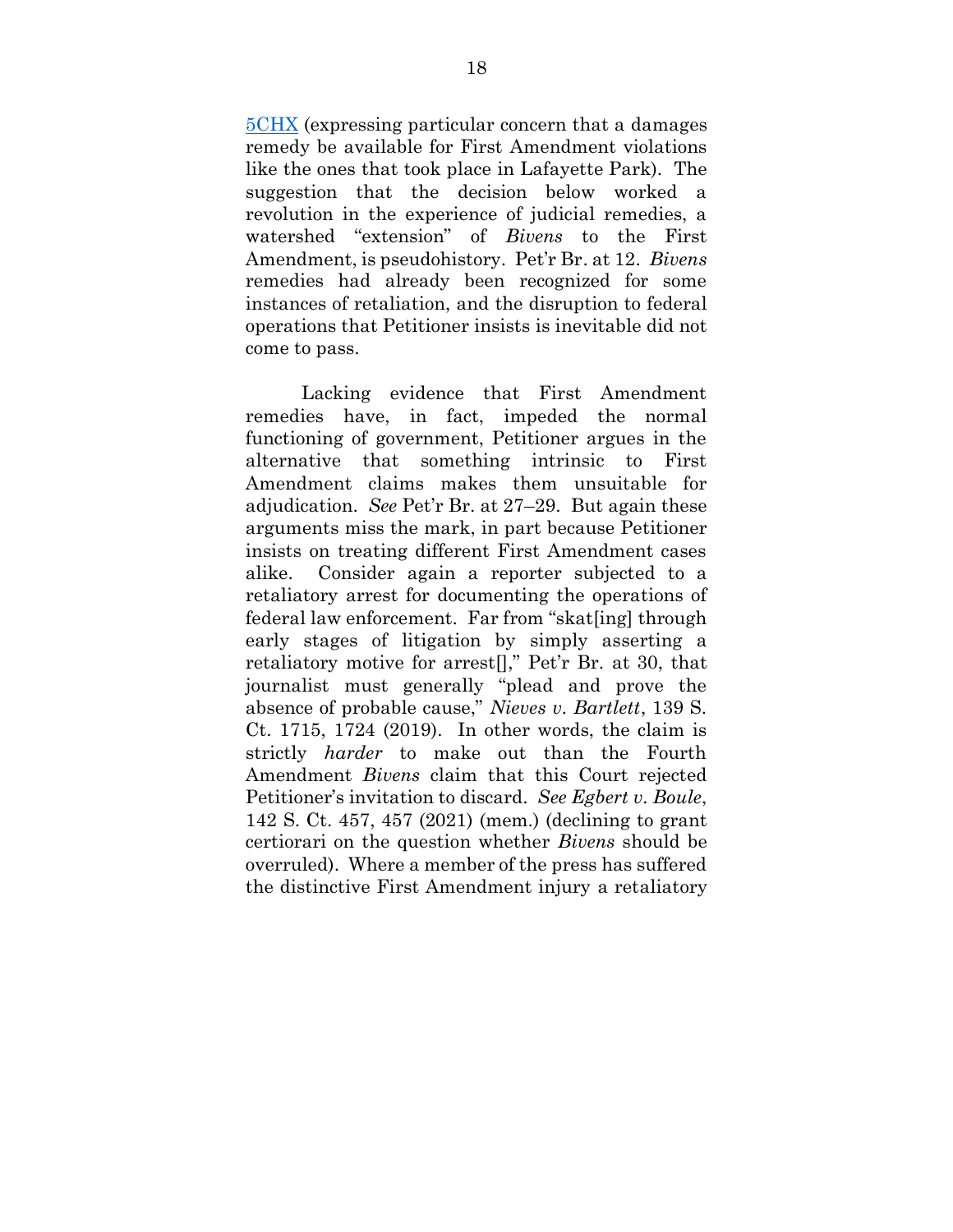detention represents, they deserve an opportunity to make that case. The suggestion that courts will then be crowded with frivolous claims is, itself, frivolous.

The broader argument that retaliation claims are distinctively "nebulous" in some way is likewise misplaced. Pet'r Br. at 12. The rule against retaliation is one of the simplest in constitutional law; as this Court put it, "the law is settled that as a general matter the First Amendment prohibits government officials from subjecting an individual to retaliatory actions." *Hartman*, 547 U.S. at 256. Speakers cannot be punished for speaking, publishers cannot be punished for publishing, and reporters cannot be punished for reporting. *Cf. Quraishi v. St. Charles Cty.*, 986 F.3d 831, 839 (8th Cir. 2021) (holding that a reasonable officer would not need a case on point to understand "that deploying a tear-gas canister at law-abiding reporters is impermissible"). As one circuit put it, that rule "is not an abstract principle but an irrefutable precept." *Tobey v. Jones*, 706 F.3d 379, 391 n.6 (4th Cir. 2013). And indeed, this Court has contrasted the kind of novel *Bivens* claims that might present "difficulty in defining a workable cause of action" with the "simple" rules governing First Amendment retaliation, which ask questions with "definite answers" and provide "established methods for identifying the presence of an illicit reason." *Wilkie v. Robbins*, 551 U.S. 537, 555–57 (2007). If anything, then, First Amendment retaliation claims are distinctively straightforward as the decision below recognized, *see* Pet. App. at 43a, and as federal courts have recognized for decades now, *see Dellums*, 566 F.2d at 194–95. Those deprived of their First Amendment rights by a federal officer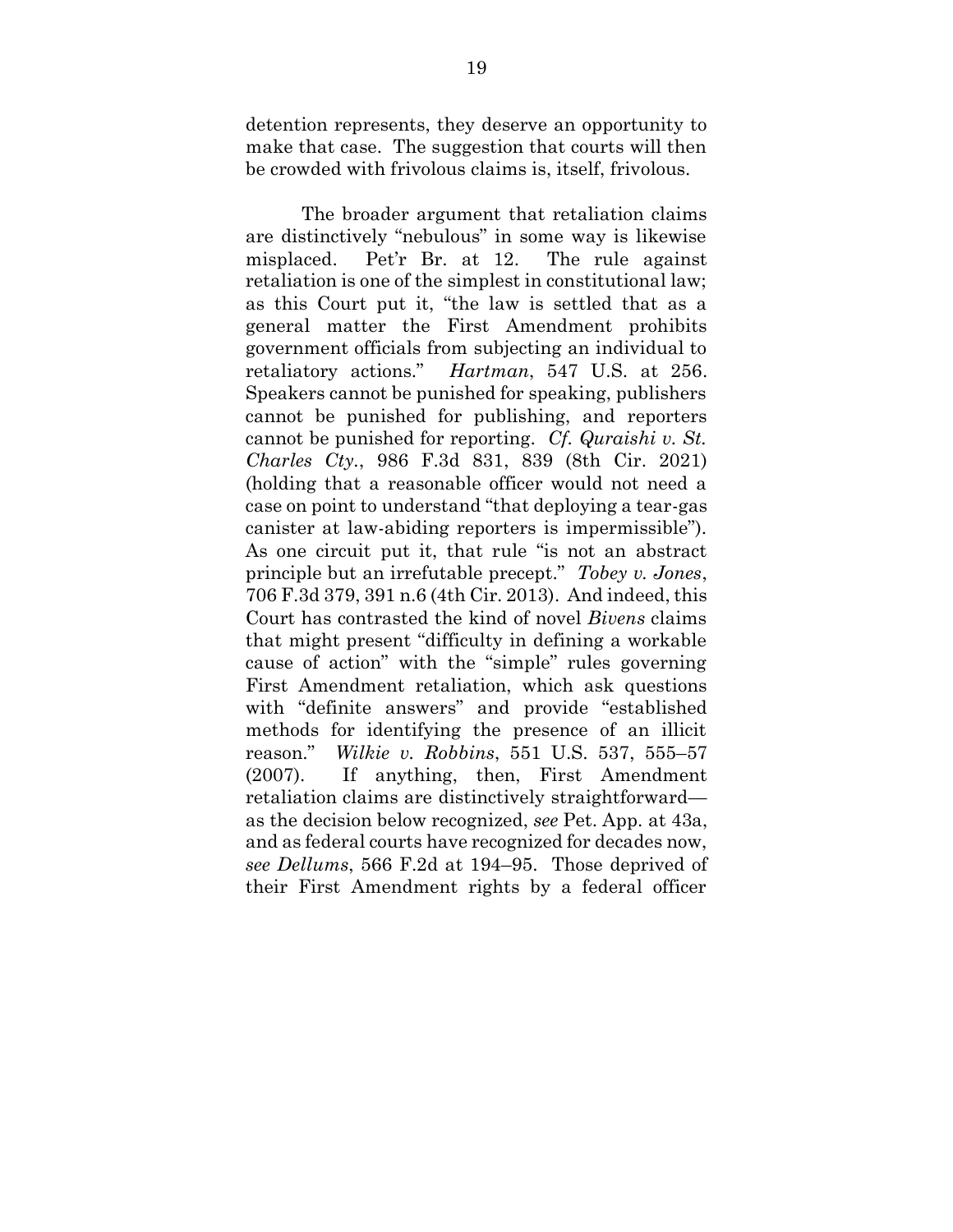deserve an opportunity to make that "established" showing. *Wilkie*, 551 U.S. at 556. The press has long relied on that safeguard, and this Court should not discard it.

#### \* \* \*

"First Amendment freedoms need breathing space to survive." *Ams. for Prosperity Found. v. Bonta*, 141 S. Ct. 2373, 2389 (2021) (quoting *NAACP v. Button*, 371 U.S. 415, 433 (1963)). Day after day, the media goes about its work knowing full well that the news may be "embarrassing to the powers-thatbe," *N.Y. Times Co. v. United States*, 403 U.S. 713, 724 (1971) (Douglas, J., concurring), and that some federal officials would gladly "censor the press" when it "censure[s] the Government," *id.* at 717 (Black, J., concurring). But reporters pursue their constitutional function with confidence that the federal courts will perform theirs—restraining the worst impulses of the "vengeful officer" with threat of the remedy the Constitution requires. *Hartman*, 547 U.S. at 256. That understanding is essential to the freedom of the press. This Court should reaffirm it here.

#### **CONCLUSION**

For the foregoing reasons, amici curiae respectfully urge that the decision below be affirmed.

Respectfully submitted,

Bruce D. Brown *Counsel of Record* Katie Townsend Gabe Rottman